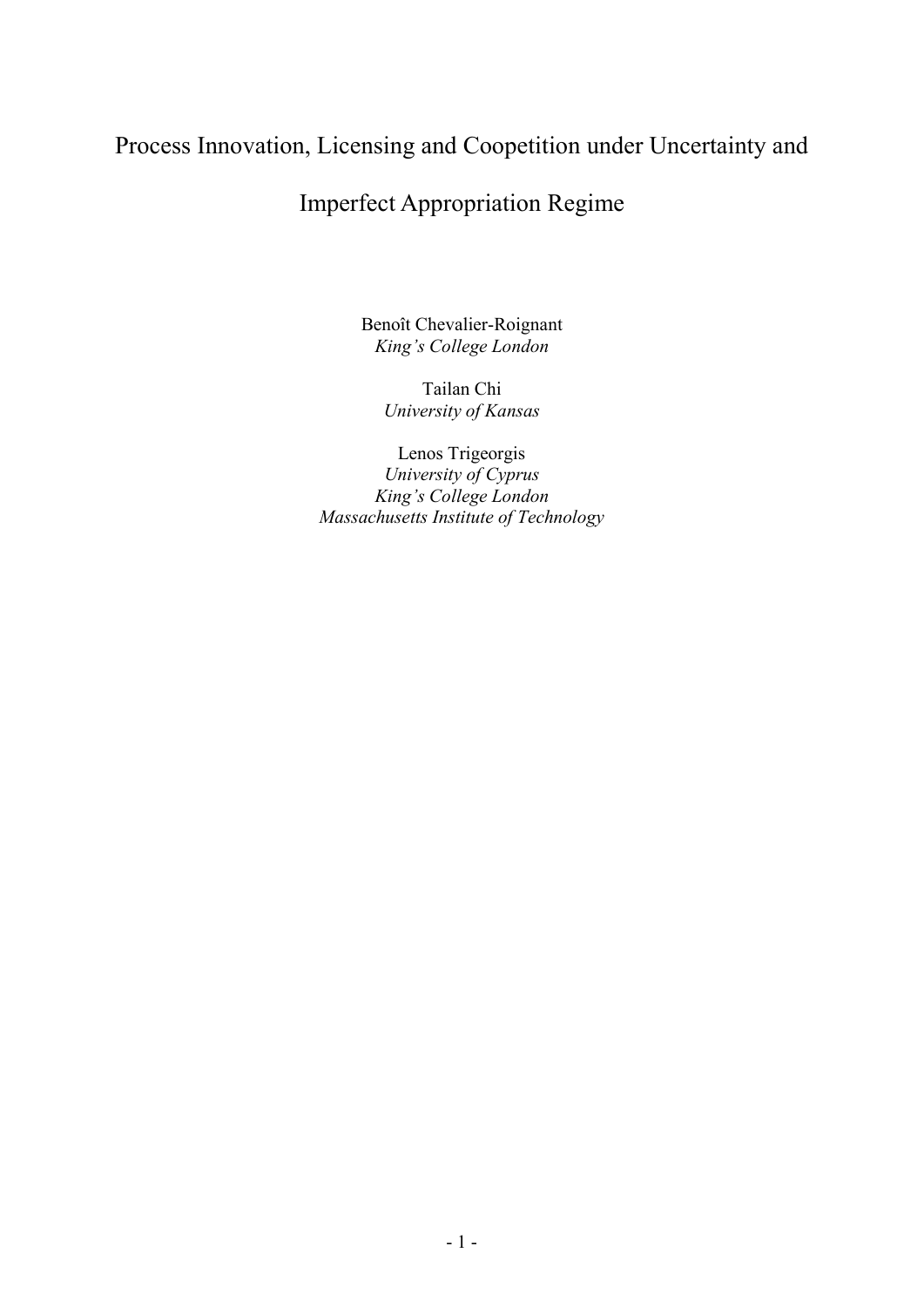# Process Innovation, Licensing and Coopetition under Uncertainty and Imperfect Appropriation Regime

## ABSTRACT

We develop a model to examine the behavior of a process innovator that faces an uncertain demand and an imperfect appropriation regime that may allow a rival to license the new technology generated from its innovation effort. The innovator-licensor needs to choose its innovation effort in the initial stage and decide in the second stage whether to licence the technology to the rival and how to structure the licensing agreement (i.e., a fixed fee or a royalty) whereas the uncertain demand is realized only in the third stage. The model analyses how the level of uncertainty and the tightness of the appropriation regime affect the innovator's effort and subsequent coopetition strategy vis-à-vis its rival.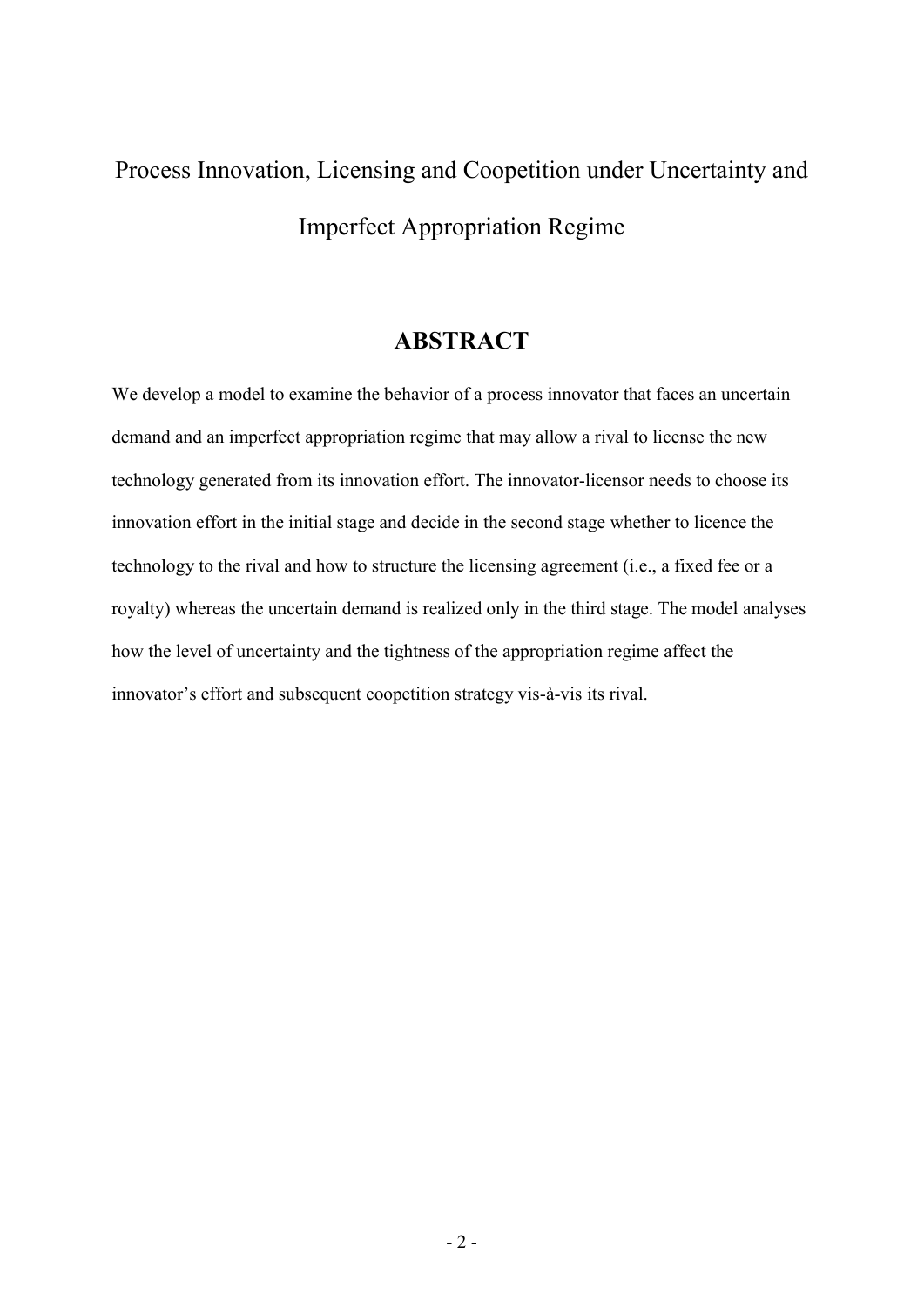## 1. Introduction

Whether to license a technology or keep it proprietary for own exploitation is an important issue of relevance to strategy and international business. Endogenizing this choice and understanding the conditions which drive it, such as spillovers, innovation effort and demand conditions, would be a valuable contribution to the literature. Innovators must make ex-ante investment decisions and decide on innovation effort at the risk of spillovers before future demand is known. Under ineffective intellectual property (IP) protection, an innovator keeping the technology proprietary for own use may be confronted with the risk that a competitor might benefit at no cost from spillover effects. Unless it can enforce IP protection, it risks being undermined by a competitor who may quickly respond and benefit from such spillover effects. An interesting question then is how much effort an innovator should make to develop a process innovation under uncertain demand conditions when it risks being undermined by a rival? Of course, the innovator can take costly measures to protect its new technology via patent protection and by raising entry barriers. Patents traditionally provide incentives to pursue innovation by protecting against damaging spillovers. Innovators often protect their IP by securing patents. Still, even with a secure technology the decision facing an innovator to voluntarily license out its patented technology to a competitor for a monetary fee or royalties poses an interesting and subtler issue. Under what conditions should a proprietary technology (process) advantage be shared with a rival? What should be the licensing fee structure to maximize the innovator's value that is also acceptable to the licensee? And what should be the optimal amount of ex-ante innovation effort under uncertainty and an imperfect appropriation regime?

Treating as a choice variable whether to follow an aggressive strategy by pursuing proprietary use of an innovator's superior technology or instead pursue an accommodating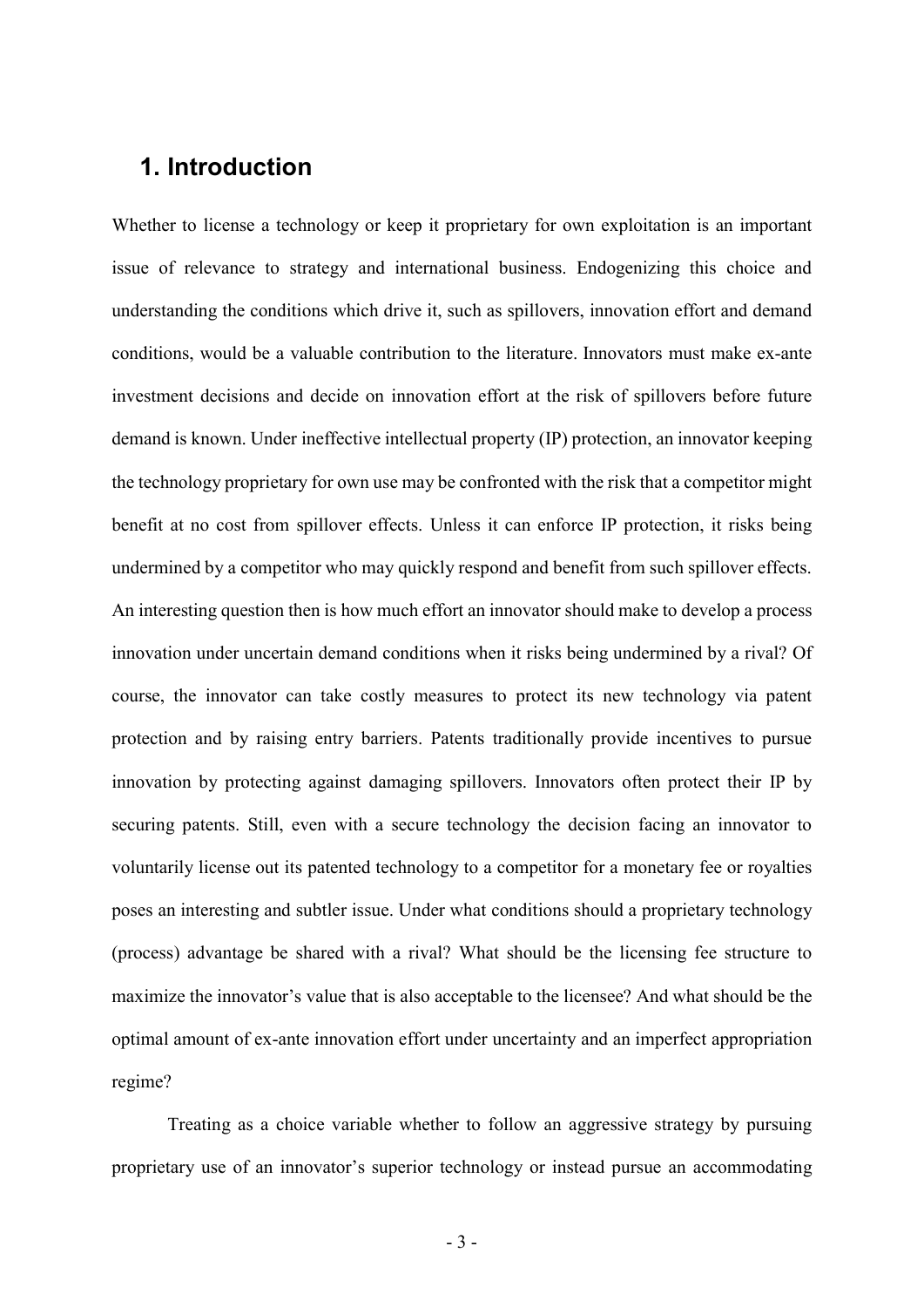stance by sharing the benefits via licensing it to a rival is analogous to choosing whether to compete or collaborate in an innovation context. In the strategy literature, competitive rivalry and cooperation have often been viewed as opposing or mutually exclusive strategy paths (Lado, Boyd, and Hanlon, 1997). However, in practice firms often alternate among competition and cooperation depending on market circumstances. A key strategic choice for an innovator is therefore whether to play "tough" and raise the entry barrier pursuing a proprietary strategy or to accommodate rival entry by collaborating and licensing out its patented technology for monetary benefit. The innovator can adopt different licensing contracts characterized by different fee structures (e.g., fixed fee vs. royalty). In making this choice, the optimal licensing strategy is seen to depend on ex-post demand, on the innovation effort itself, and whether market entry is deterred or accommodated. We further assess the effect of demand uncertainty on these choices. Ex-ante innovation effort, which drives the cost of innovation, influences the degree of the innovation advantage.

We determine conditions for optimal patent licensing strategies, analysing market-entry games in a simple setting. Two firms must decide whether to enter a high-tech market, such as smartphone virtual reality, in view of stochastic demand dynamics and their expectations about the rivals' market-entry decision. They then select the amount (quantity) to produce in the product-market stage. One firm, the innovator, pursues an ex-ante technological process innovation to establish a cost-based advantage (in the form of reduced future variable production costs) in the product-market stage. The innovator decides ex ante how much (effort) to invest in innovation, which determines the degree of the innovation advantage. The innovator's resulting competitive advantage can hurt the rival ex post as it raises entry barriers and reduces the profit the latter could achieve. In the second (product-market) stage, with the degree of innovation-driven cost advantage given, the innovator decides on the optimal licensing strategy. If the rival's market entry is deterred (which would occur when the rival's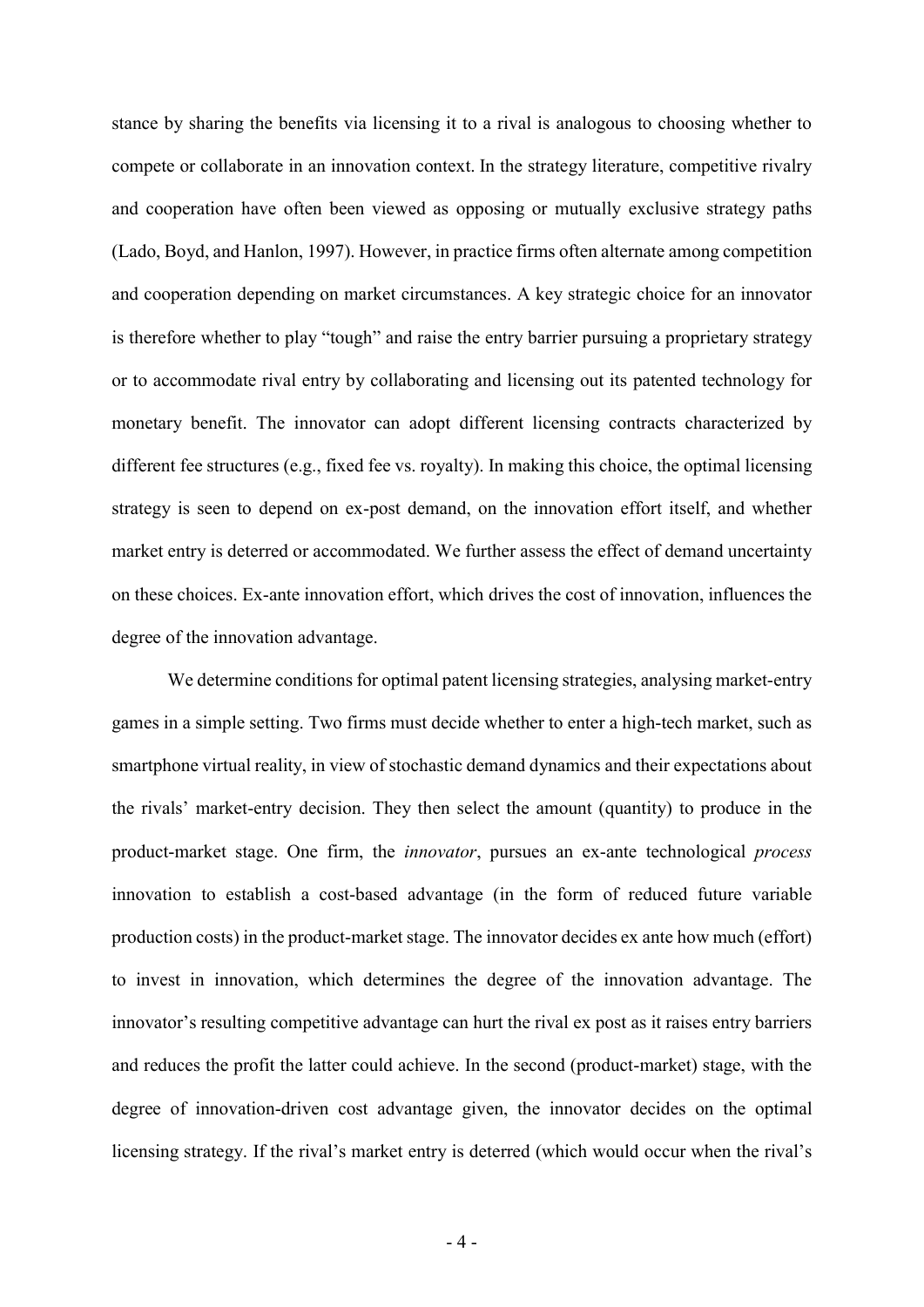marginal cost is above the monopoly price), the innovator would prefer to keep its superior technology proprietary for own exclusive use. When entry is accommodated and the innovator is better off to license out the technology to its rival, it must propose either a fixed-fee or a royalty licensing scheme depending on demand conditions. Once the innovator-licensor sets the terms of the licensing deal, the potential licensee accepts or rejects the deal, hence any terms the licensor proposes must make the licensee at least indifferent between accepting or rejecting the licensing deal. The creation of an innovation process advantage makes the innovator's payoff more convex in the state of demand. If demand uncertainty is high, the innovator will invest more in process innovation as its payoff is more convex. Although patent licensing policy has been studied extensively in the literature from an industrial organization (IO) and game theory perspectives in a rather deterministic setting (e.g., Kamien and Tauman, 1986; Wang, 1998), the role and impact of imperfect appropriation regime under uncertainty in these choices has not been adequately addressed.

 The role of uncertainty in management and strategy has been recognized early on as being fundamental (Wernerfelt and Karnani, 1987; Rumelt et al., 1994). Uncertainty shapes the tension between flexibility and commitment as well as between competition and cooperation. As noted by Folta and O'Brien (2004) and Chevalier-Roignant and Trigeorgis (2011), early movers often acquire IP rights, such as patents and licenses, to protect or appropriate future growth options. Trigeorgis and Reuer (2017) point out that the dilemma between competition and cooperation remains a fundamental research gap in the literature on strategic management. The key issue is when firms are better off cooperating rather than competing in the marketplace in uncertain environments.

Smit and Trigeorgis (2007) propose an option games approach to evaluating technology or other strategic investments in oligopolistic competition by combining real options analysis and game theory. The authors address strategic dilemmas such as when an innovator should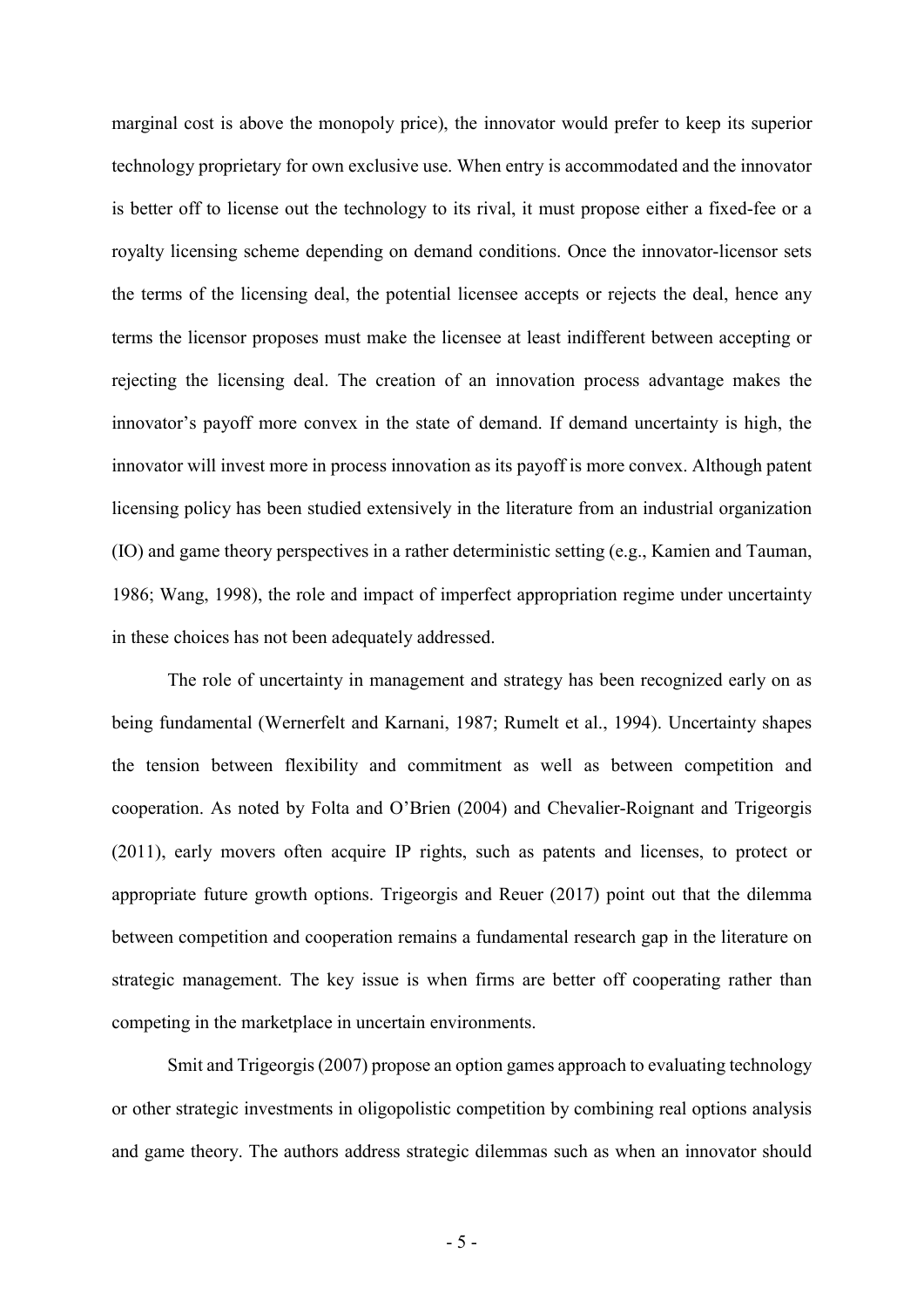take a tough stance to preempt market share (following a proprietary investment strategy that might hurt the competition) or follow an accommodating stance by sharing the investment that might also benefit the rival and avoid retaliation. We extend this work treating as a choice variable whether the innovator should take a tough stance (keeping the technology proprietary for own exploitation) or follow a shared/accommodating strategy (licensing one's technology) under cost-based quantity competition, analyzing the conditions when to follow a proprietary or a shared strategy keeping the patent to oneself or licensing it out to a rival.

Specifically, we consider several related issues. One issue is how much (effort or cost) should the innovator invest in the process innovation and how this choice is impacted by demand uncertainty. Second, given the degree of innovation effort, the resulting innovation advantage and the prevailing demand conditions, under what conditions should the innovative firm follow a proprietary or tough strategy keeping the innovation for own exploitation or follow an accommodating stance by agreeing to license its patented technology to its rival? We show how this choice depends on whether rival entry is deterred or accommodated and on the degree of innovation effort – which drives the degree of the innovation advantage – as well as on the degree of spillovers and the level of demand. We show that the royalty rate licensing structure has an advantage over the fixed fee alternative under this setup as it imposes an additional "tax" rate on the rival's effective marginal cost.

## 2. Model setup

Our setup consists of three stages: (i) the innovation stage at  $t = 0$ , (ii) the licensing decision stage at time  $\tau$ , and (iii) the product-market (or commercialization) stage at time  $T = \tau + h$ . At the outset ("ex ante") the *innovator* (firm  $i$ ) pursues a technological *process* innovation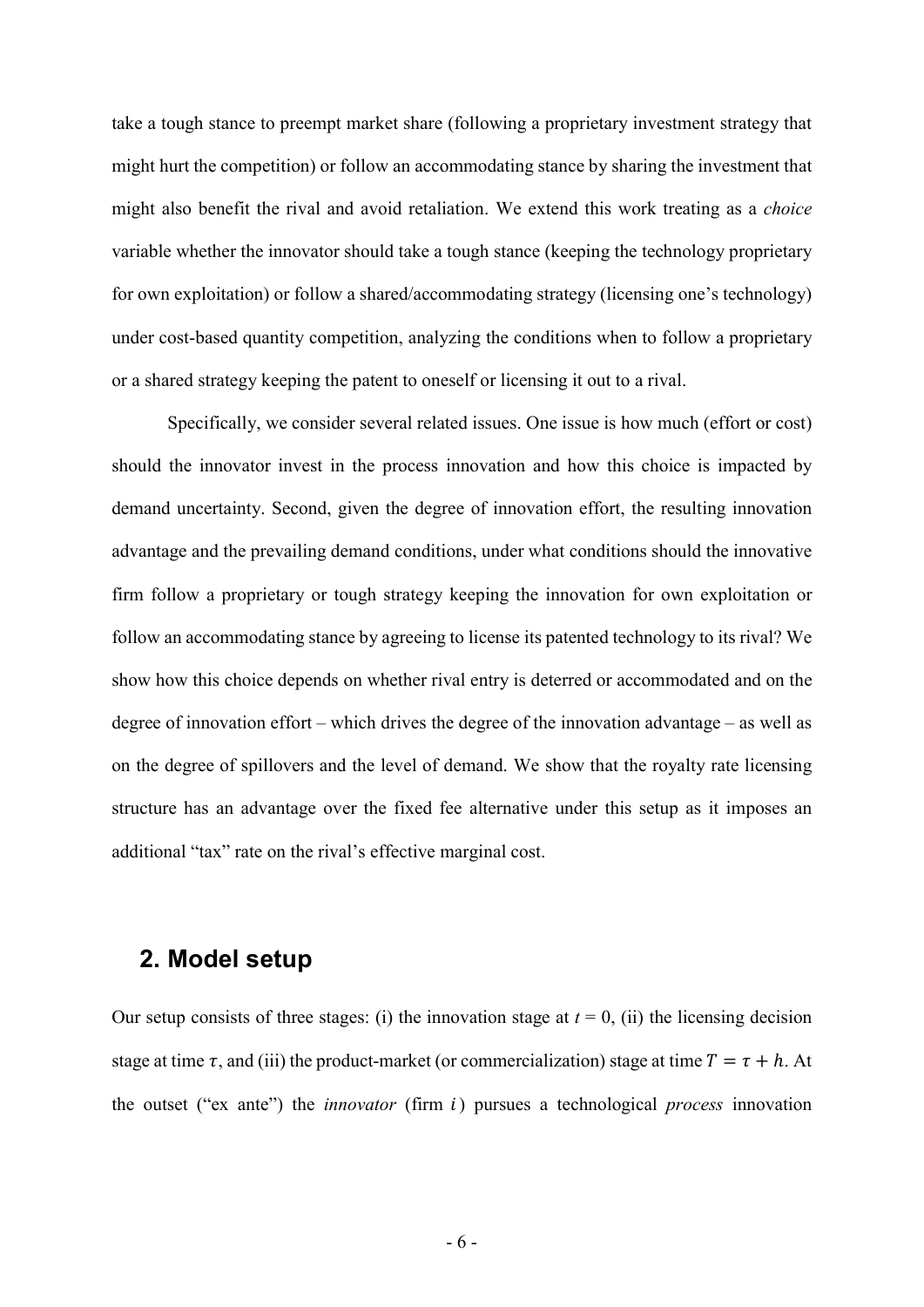deciding on its level of innovative effort, noted  $\varepsilon \geq 0$ ). The cost to exert such an effort is convex increasing, given by

$$
C(\varepsilon)=k\varepsilon^2, k>0.
$$

This effort will affect the innovator's unit production cost at time  $T$  ("ex post"), but also its rival's (firm j) cost if the latter can free-ride, benefitting from *spillover* effects. Parameter  $\gamma \in \mathbb{R}$ [0,1] captures the effectiveness of the IP protection regime. The spillover parameter,  $\gamma$ , is  $\gamma = 0$  if the appropriation regime is perfect; at the other extreme,  $\gamma = 1$ , the rival fully free rides. High spillovers reduce the innovator's incentive to pursue a cost-reducing process innovation.<sup>1</sup> We assume the innovator is granted a patent for its technology but IP protection is not perfect.

In the intermediate stage (at time  $\tau$ ), the innovator chooses whether to keep the technology proprietary for its own exploitation or license it out to the rival for a commensurate fee. If the two parties close a licensing deal, they get to exploit the same (superior) production technology. Otherwise, because the appropriation regime is imperfect, the rival benefits partly via spillover. In negotiating the terms of the patent licensing agreement, the innovator acts as a "principal," while the rival-imitator is effectively an "agent." In making an offer to its rival  $(j)$ , the innovator-licensor (firm  $i$ ) decides on how to structure the licensing agreement (fixed fee vs. royalty rate) with a view to maximize its own expected ex-post profit. The rival will not agree to the terms unless it benefits as well. If the firms agree, the innovator incurs a one-time contractual cost  $\beta$  covering various transaction costs such as lawyer and administrative fees. Under the royalty contract, the innovator will also incur unit monitoring costs, B, to ensure the revenues and earnings figures are objectively reported by the licensee.

<sup>&</sup>lt;sup>1</sup> Patents are granted by governments to enhance the incentives for private firms to pursue innovations by providing them with the exclusive right to use the patented technology. Innovators are encouraged to pursue innovation as they are protected from spillover effects when IP rights are effectively enforceable by law.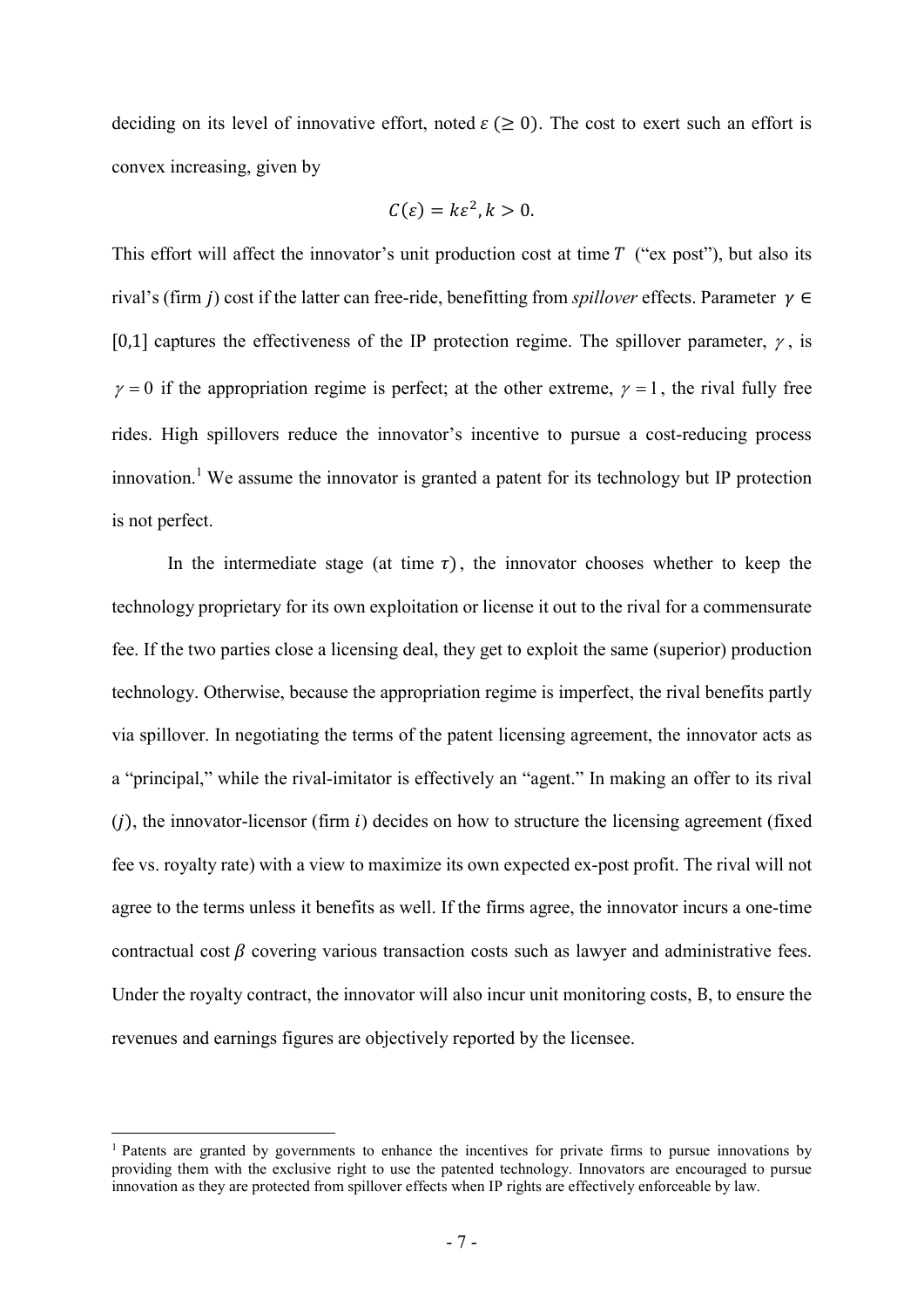Ex post, in the product-market stage (at time  $\tau$ ), the innovative firm *i* can reap the benefits of its ex-ante costly innovation effort  $\varepsilon$ , with reduced unit production cost given by  $c_i(\varepsilon) = c e^{-\varepsilon}$ .<sup>2</sup> If the two firms cannot reach a deal (at time  $\tau$ ), the rival (firm j) can benefit to some extent from the innovator's efforts owing to spillovers, with its unit cost reduced to  $c_i(\varepsilon, \gamma) = c e^{-\gamma \varepsilon}$ , with  $\gamma$  being the degree of spillover The rival firm will choose to operate under the old, more costly technology ( $c_i(\varepsilon, 0) = c$ ) if IP rights are effectively enforced ( $\gamma =$ 0). Closing an agreement (at time  $\tau$ ) leads to a situation where the rival has the same production cost as the innovator (effectively  $\gamma = 1$ ). The two firms then compete in the product market over output (in the ex post stage), facing linear demand of the form:

$$
p(x,Q) = x - bQ,\tag{1}
$$

where  $x$  is the state of demand,  $Q$  the total output supplied in the industry by both firms and  $b$  ( $> 0$ ) is the slope of the inverse demand function. This linear demand function describes a situation where the price adjusts quickly to ensure that demand matches firms' supply. At each stage, the innovator forms expectations about the distribution of future demand. Ex post demand at time T,  $X_T$ , is unknown at the outset ( $t = 0$ ) as well as at time  $\tau$ , but it is known to be lognormally distributed with possibility to update expectations.<sup>3</sup> We proceed backwards to determine the optimal licensing deal.

## 3. Licensing and deterred vs. accommodated entry

Patented innovations are often viewed as a strategic device to establish barriers to entry. Under demand uncertainty, the rival's entry decision will depend on the state of ex-post demand  $x$ ,

<sup>&</sup>lt;sup>2</sup> If the innovator made no effort ( $\varepsilon = 0$ ), its ex-post unit cost is  $c_i(0) = c$ , which is the cost under the old production technology. Making a greater innovator effort helps reduces the ex-post unit cost, but the unit contribution gradually decreases  $(c_i'(\varepsilon) < 0$  and  $c_i''(\varepsilon) > 0$ ) such that reducing the unit cost to nil could only be achieved with an incredible amount of effort  $(c_i(\infty) = 0)$ .

<sup>&</sup>lt;sup>3</sup> The drift term per unit of time is  $\mu$ , while variance per unit of time is  $\sigma^2$ .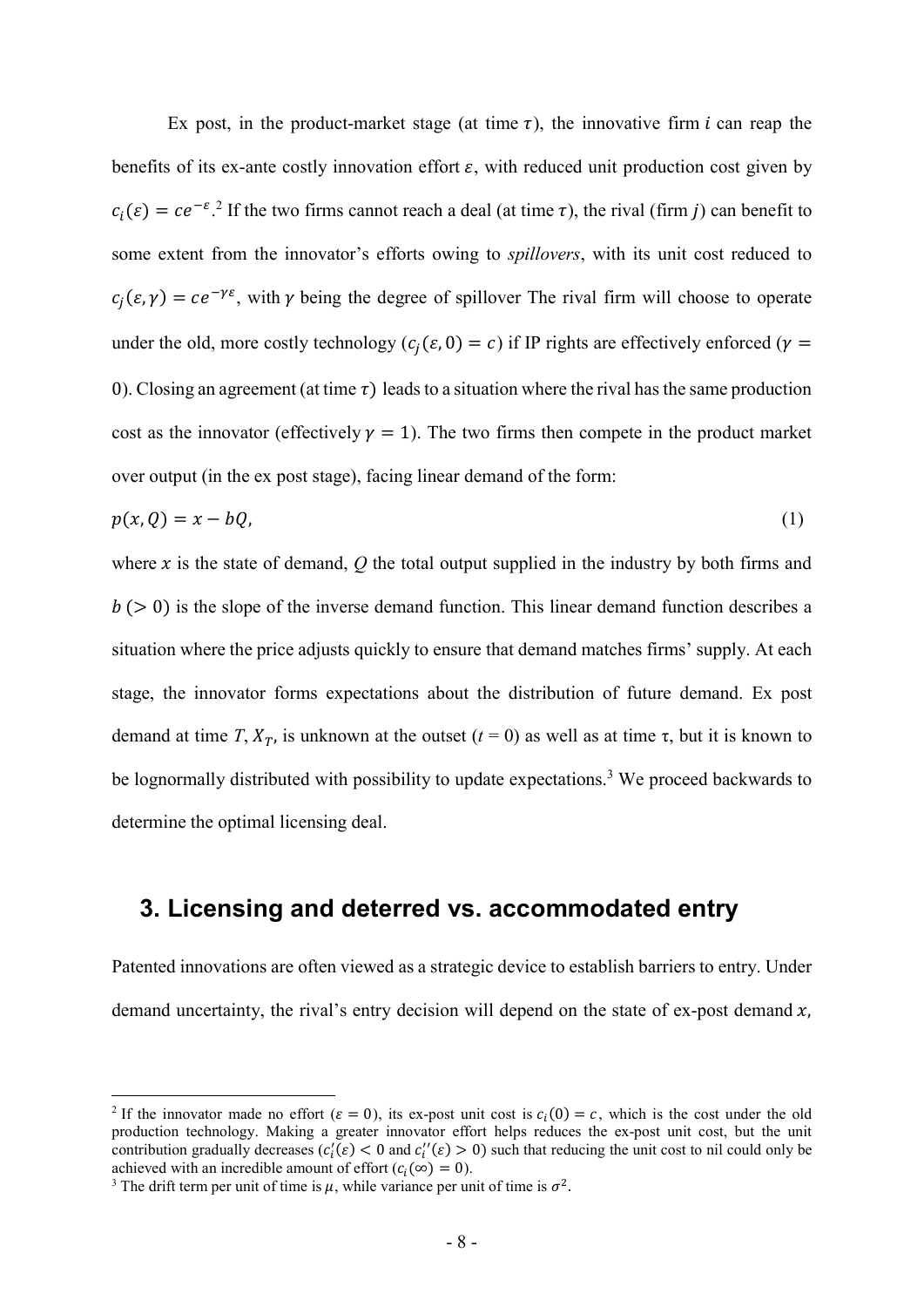which is unknown at the outset. Thus, the innovator cannot know for sure whether the rival will enter or not. In other words, the innovator cannot ensure whether benefiting from a process innovation helps it deter (or accommodate) rival entry. Entry will be deterred ex post if the innovator can set a monopoly price  $(p_M)$  below its rival's unit production cost, and will be accommodated otherwise. The innovator will not operate (and hence will earn zero profit) ex post if the state of demand x is not sufficient to cover its unit cost  $c_i(\varepsilon)$ . If the innovator is a monopolist, it will set a unit price  $p_M(x, \varepsilon) = [x + c_i(\varepsilon)]/2$  and earn a monopoly profit given by  $4$ 

$$
\pi_M(x,\varepsilon) = \frac{(x - c_i(\varepsilon))^2}{4b}.\tag{2}
$$

Rival entry will be deterred if  $p_M(x, \varepsilon) \leq c_i(\varepsilon, \gamma)$ , which occurs if  $x \leq \overline{x}(\varepsilon, \gamma)$  with

$$
\bar{x}(\varepsilon,\gamma) \equiv c e^{-\varepsilon} \big[ 2e^{(1-\gamma)\varepsilon} - 1 \big]. \tag{3}
$$

We refer to the critical demand threshold  $\bar{x}(\varepsilon, \gamma)$  as the *entry barrier*.

When entry is accommodated  $(x > \bar{x}(\varepsilon, \gamma))$ , the two producing firms compete à la Cournot.<sup>5</sup> The rival/imitator (firm j) can only make a profit if the state of demand x exceeds the above entry barrier  $\bar{x}(\varepsilon, \gamma)$ , with the rival's profit function then given by

$$
\pi_j(x,\varepsilon,\gamma) = \begin{cases}\n0, & x \le \bar{x}(\varepsilon,\gamma) \\
\frac{[x-\bar{x}(\varepsilon,\gamma)]^2}{9b}, & x > \bar{x}(\varepsilon,\gamma).\n\end{cases}
$$
\n(4)

From equation (4), the entry barrier  $\bar{x}(\varepsilon, \gamma)$  can alternatively be interpreted as the *opportunity* cost incurred by rival firm  $j$  when competing with the innovator (firm  $i$ ).

The innovator's contingent strategy is as follows: it will not operate ex post if demand is very low  $(x \leq c_i(\varepsilon))$ , it will operate as a (temporary) monopolist in an intermediate demand range where rival entry is deterred  $(c_i(\varepsilon) \le x \le \bar{x}(\varepsilon, \gamma))$ , and it will compete in production

<sup>&</sup>lt;sup>4</sup> See the Appendix for the derivations of the monopoly price, monopoly and duopoly profits.

<sup>&</sup>lt;sup>5</sup> We might consider Stackelberg or differentiated Bertrand competition as alternate strategic competition setups.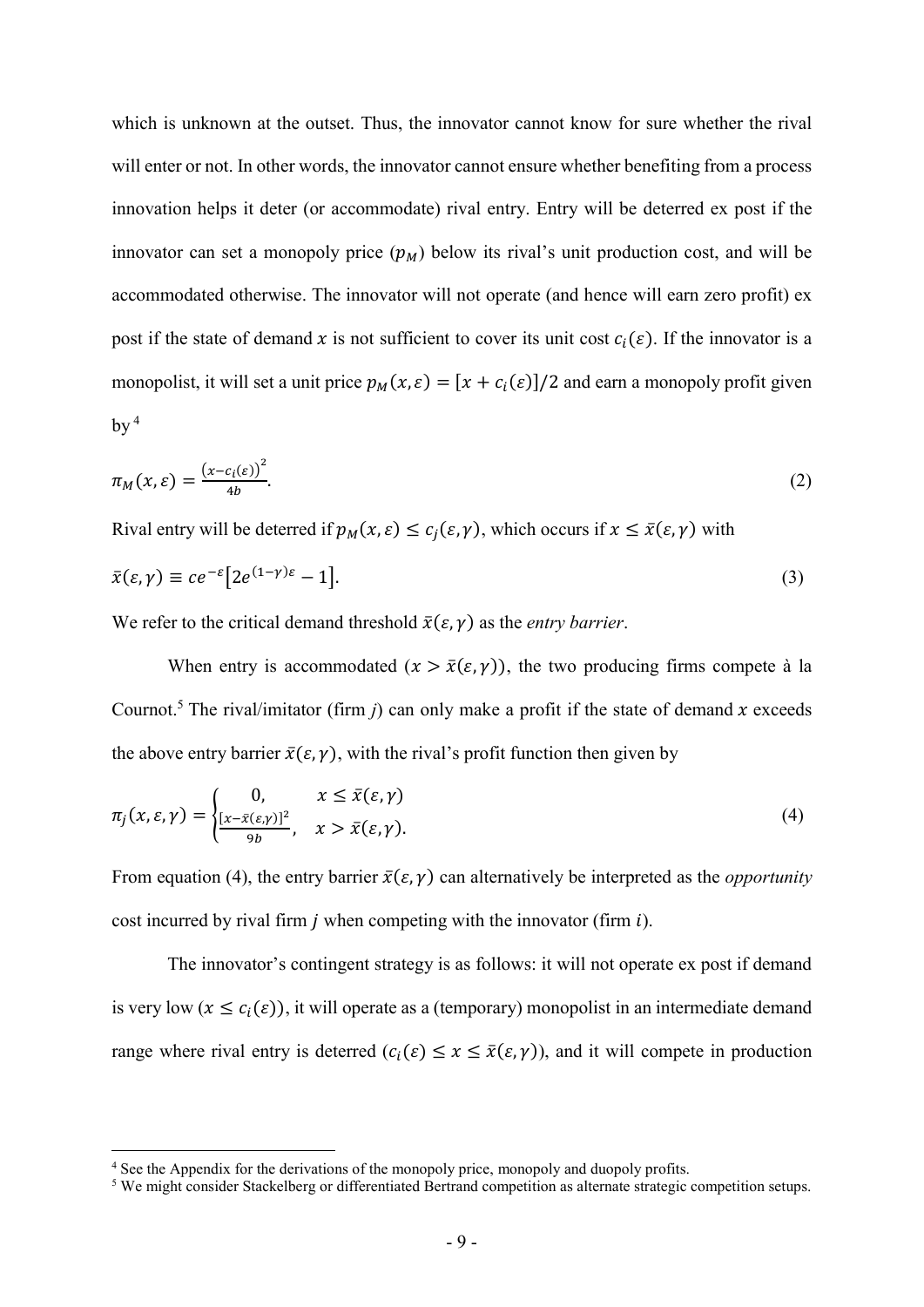with the rival à la Cournot if rival entry is accommodated  $(x > \bar{x}(\epsilon, \gamma))$ . The innovator's profit function is thus given by:

$$
\pi_i(x, \varepsilon, \gamma) = \begin{cases}\n0, & x \leq c_i(\varepsilon) \\
\frac{[x - c_i(\varepsilon)]^2}{4b}, & c_i(\varepsilon) \leq x \leq \bar{x}(\varepsilon, \gamma) \\
\frac{[x - \delta(\varepsilon, \gamma)\bar{x}(\varepsilon, \gamma)]^2}{9b}, & x > \bar{x}(\varepsilon, \gamma),\n\end{cases}
$$
\n(5)

with  $\delta(\varepsilon, \gamma) = e^{(\gamma - 1)\varepsilon}$ . In the high demand region when entry is accommodated  $(x > \bar{x}(\varepsilon, \gamma))$ , in the absence of a licencing deal the innovator enjoys a cost advantage over its rival as captured by the (innovation advantage) factor  $\delta(\varepsilon, \gamma)$  ( $\leq 1$ ) in equation (5). Innovation effort helps improve this cost advantage (because  $\partial \delta / \partial \varepsilon \leq 0$ ) but spillover effects will erode it (because  $\partial \delta / \partial \gamma \ge 0$ ). If the firms agree to a licensing deal, they will both use the same (superior) technology and hence both will earn

$$
\pi_i(x,\varepsilon) = \pi_j(x,\varepsilon) = \begin{cases} 0, & x \le c_i(\varepsilon) \\ \frac{[x-c_i(\varepsilon)]^2}{9b}, & x > c_i(\varepsilon). \end{cases} \tag{6}
$$

Spillover effects – captured by  $\gamma$  – are detrimental to the innovator as they lower the entry barrier or the rival's opportunity cost  $(\partial \bar{x}/\partial y < 0)$ . The innovator's effort  $\varepsilon$  that minimizes the risk of rival entry, namely  $\bar{\varepsilon}(\gamma) \equiv (\ln 2\gamma)/(\gamma - 1)$ , is driven by the degree of spillovers  $(\gamma)$ .<sup>6</sup> If spillovers are negligible ( $\gamma$  is small), any effort contributed by the innovator helps reduce the risk of rival entry (as  $\bar{\varepsilon}(0) = \infty$ ). If spillovers are high ( $\gamma$  greater than  $\frac{1}{2}$ ), increasing innovation effort also increases the risk of rival imitation and entry (because  $\bar{\varepsilon}(1/2) = 0$ ). The spread between the innovator/monopolist entry threshold  $c_i(\varepsilon)$  and the rival/imitator entry threshold  $\bar{x}(\varepsilon, \gamma)$ , given by

$$
\bar{x}(\varepsilon,\gamma)-c_i(\varepsilon)=2c(e^{(1-\gamma)\varepsilon}-1),
$$

<sup>&</sup>lt;sup>6</sup> Indeed, it readily obtains from (3) that  $\partial \bar{x}/\partial \varepsilon \leq 0$  if  $\varepsilon \leq \bar{\varepsilon}(\gamma)$  and  $\partial \bar{x}/\partial \varepsilon \geq 0$  if  $\varepsilon \geq \bar{\varepsilon}(\gamma)$ , proving that  $\varepsilon \mapsto$  $\bar{x}(\varepsilon, \gamma)$  attains its minimum at  $\bar{\varepsilon}(\gamma)$ .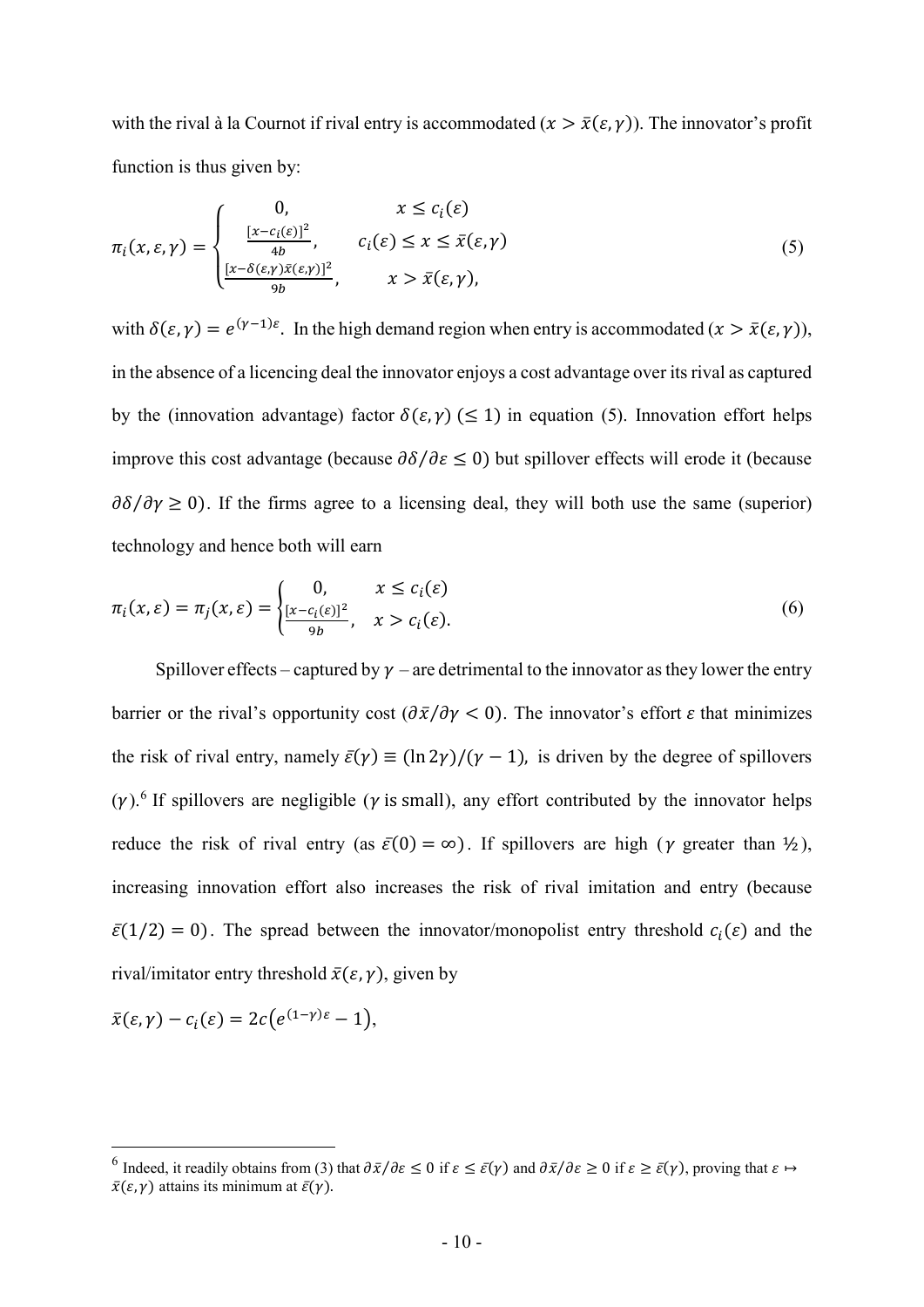increases in innovation effort  $\varepsilon$ , hence increased ex-ante effort  $\varepsilon$  enhances the innovator's chances to benefit from a monopoly status ex post (for a given level of spillover  $\gamma$ ).

Because ex-post demand is unknown at the time the firm decides on its innovation effort  $\varepsilon$ , its optimal effort depends on its demand expectation as well as its expectation on how the game unfolds. The optimal innovation effort does not necessarily consist in minimizing the risk of rival entry by exerting an effort  $\bar{\varepsilon}(\gamma)$ .

## 4. Licensing choices

At intermediate time,  $\tau$ , the innovator has two main choices. Either it uses its superior technology for own exploitation despite facing the threat of imitation and spillover erosion by the rival, or it agrees to license the technology to its rival. We discuss the innovator's main choices in turn.

#### Proprietary stance (no licensing)

-

Consider first the time- $\tau$  value for the innovator of keeping the superior technology proprietary. In the product-market stage at time  $T = \tau + h$ , the innovator's future random profit is  $\pi_i(X_T, \varepsilon, \gamma)$ , with  $\pi_i$  given in equation (5). Firm *i* cannot perfectly forecast future demand at time  $\tau$ . Suppose demand follows a geometric Brownian motion, with mean and volatility parameters  $\mu$  and  $\sigma$ , respectively. Then the expected time- $\tau$  value of keeping the technology proprietary is  $\Pi(x, \varepsilon, \gamma) \equiv E_x[\pi_i(X_T, \varepsilon, \gamma)]$  assuming the demand process reaches state x at time  $\tau$ , where  $E_x$  denotes the expectation operator provided time- $\tau$  demand is  $x$ .<sup>7</sup> Figure 1 shows the innovator's expected profit under a proprietary strategy for distinct delay periods  $h$ . At time  $T$ , the innovator (firm  $i$ ) suffers a profit drop when rival firm  $j$  enters at demand

<sup>&</sup>lt;sup>7</sup> At time  $\tau$ , the innovator observes the time- $\tau$  state of demand x and forms expectation about time- $\tau$  demand  $X_T$ . From the perspective of time  $\tau$ , ln( $X_T$ ) is normally distributed with mean ln( $\dot{x}$ ) – ( $\mu + \sigma^2/2$ )( $T - \tau$ ) and standard deviation  $\sigma\sqrt{h}$ .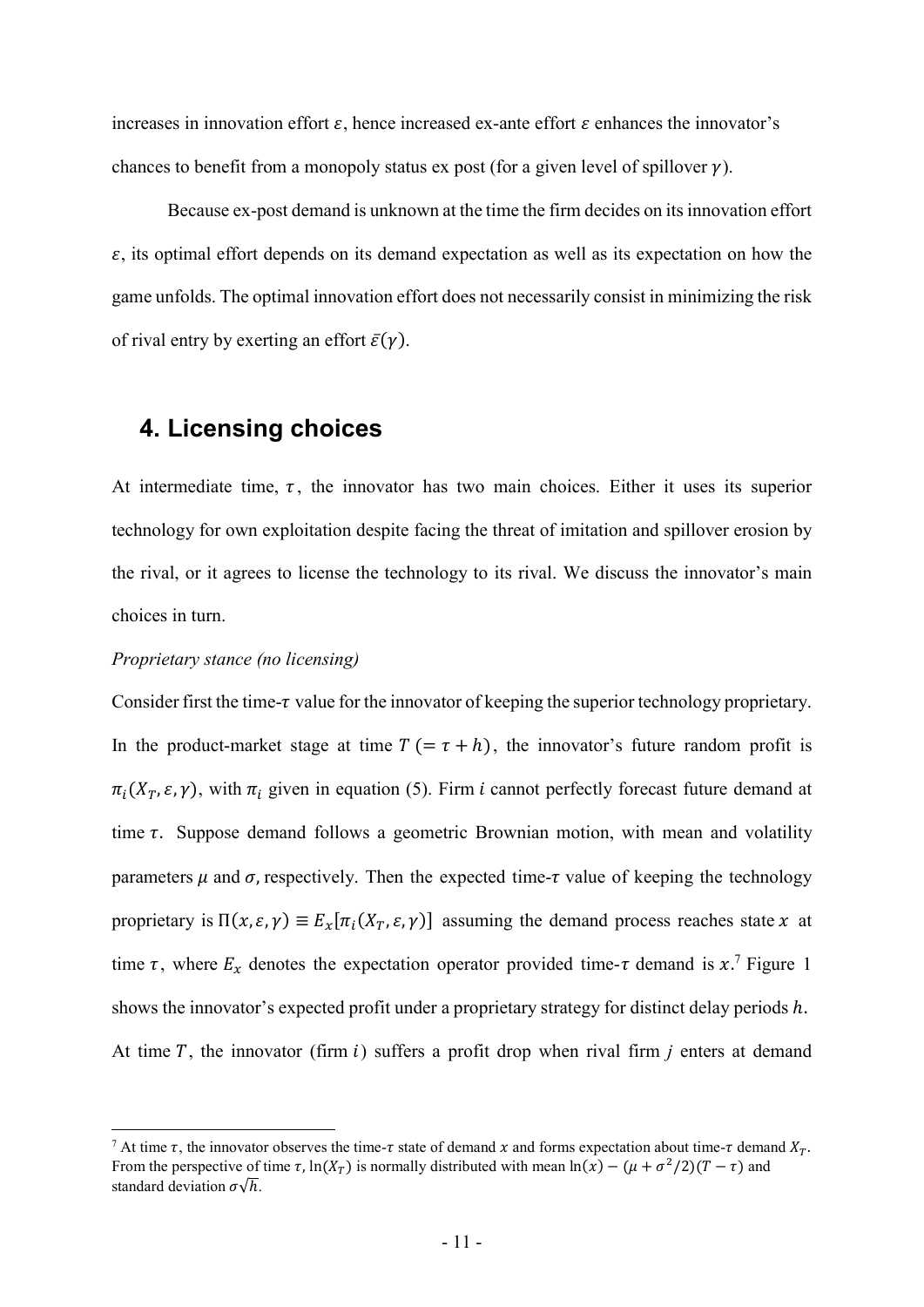threshold  $\bar{x}(\varepsilon, \gamma)$  as shown for the curve for  $h = 0$  in Figure 1. As the time interval between  $\tau$ and T becomes larger ( $h = 1$  vs 0.5), the effect on time- $\tau$  expected profit of competitor entry at threshold  $\bar{x}(\varepsilon, \gamma)$  becomes smoother because future demand  $X_T$  is more disperse around  $\bar{x}(\varepsilon, \gamma)$  owing to uncertainty. We observe (see Figure 1) an interesting concave-convex pattern resembling a "competitive wave." Uncertainty (which increases with the time horizon) seems to dissipate the negative impact of rival entry.



Figure 1: Innovator's expected (time- $\tau$ ) profit as a function of (time- $\tau$ ) for distinct delay periods ( $h = 0, 0.5$  or 1). Parameter values:  $c = 2$ ,  $\varepsilon = 0.5$   $b = 0.5$ ,  $\sigma = 0.25$ ,  $\mu = 0.0$ .

A delay  $(h > 0)$  until product-market competition arises depresses the innovator's expected profit if demand is low or large, but not if demand is intermediate. This effect is unrelated to the time value of money (which is ignored here). It arises because at a low time- $\tau$  demand state x, a longer delay h makes it more likely for future demand  $X_T$  to reach a level (greater than  $\bar{x}(\varepsilon, \gamma)$ ) at which rival entry is not deterred any longer, with the innovator suffering from a profit drop. At large time- $\tau$  demand, the expected profit is also depressed because lowerdemand scenarios become more likely the longer the delay. At intermediate time- $\tau$  demand,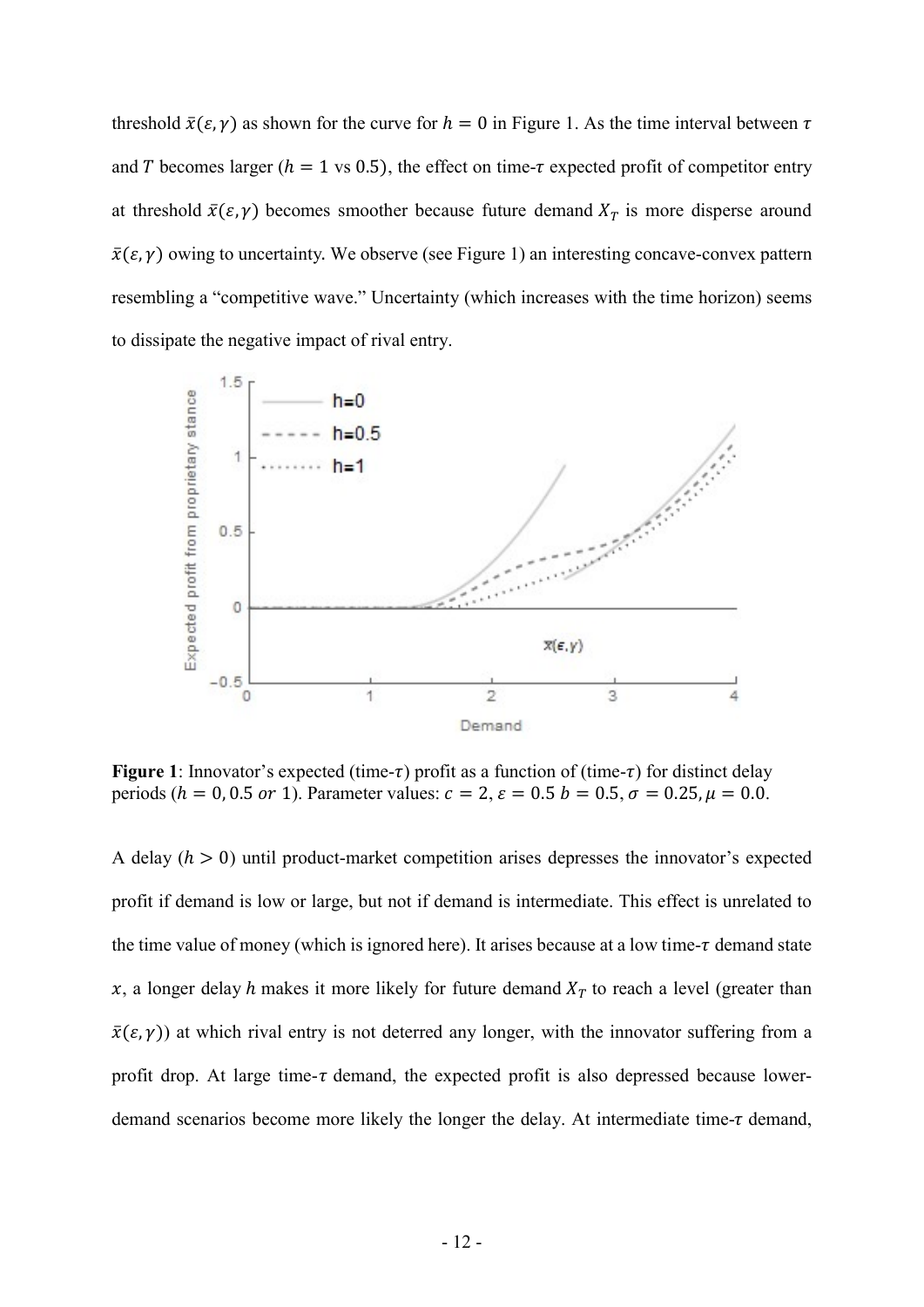just above  $\bar{x}(\varepsilon, \gamma)$ , a delay is good news because the innovator is likely to end up in a monopoly, with rival entry being deterred.

#### Fixed-fee licensing

-

We now assess the merits of the two alternative licensing schemes. Under the fixed-fee licensing scheme, the innovator proposes at time  $\tau$  an agreement according to which rival firm *j* licenses the technology for a fixed upfront fee  $F$ . The licensee (firm  $j$ ) will accept the deal if  $j'$ s expected (time- $\tau$ ) profit net of the fixed fee F (weakly) exceeds the expected profit it is entitled to otherwise, i.e., if

$$
E_x[\pi_j(X_T, \varepsilon, 1)] - F \ge E_x[\pi_j(X_T, \varepsilon, \gamma)].
$$

Since its own payoff increases in the amount of the fee,  $F$ , the innovator (firm  $i$ ) would want to set a fee  $F$  that gives the least acceptable profit to the licensee, i.e., it would select the cutoff fee  $\hat{F}(x, \varepsilon, \gamma)$  such that it just satisfies the above inequality at the margin (as an equality).<sup>8</sup> The equilibrium fixed fee is monotone increasing in the demand state x because higher demand at time  $\tau$  hints at larger ex post demand  $X_T$ , in which case rival firm  $j$  will benefit more from having a lower cost (by licensing in the new technology) and would therefore be more willing to accept a larger fee upfront. It is also monotone increasing in the innovation effort because an extra effort helps achieve a lower unit cost and increases the incentive of the rival firm to adopt the superior technology as well. Figure 2 illustrates the sensitivity of the equilibrium fixed-fee amount,  $\hat{F}(x, \varepsilon, \gamma)$ , to changes in demand x and the spillover parameter  $\gamma$ . Larger demand increases firm *j*'s willingness to close a licensing deal to benefit from the new technology and accept terms favourable to the innovator, while larger spillover  $\gamma$  reduces its willingness because the cost differential shrinks. The equilibrium fee

<sup>&</sup>lt;sup>8</sup> We provide an analytical expression for the optimal fixed fee  $\hat{F}(x, \varepsilon)$  and the innovator's profit in the appendix.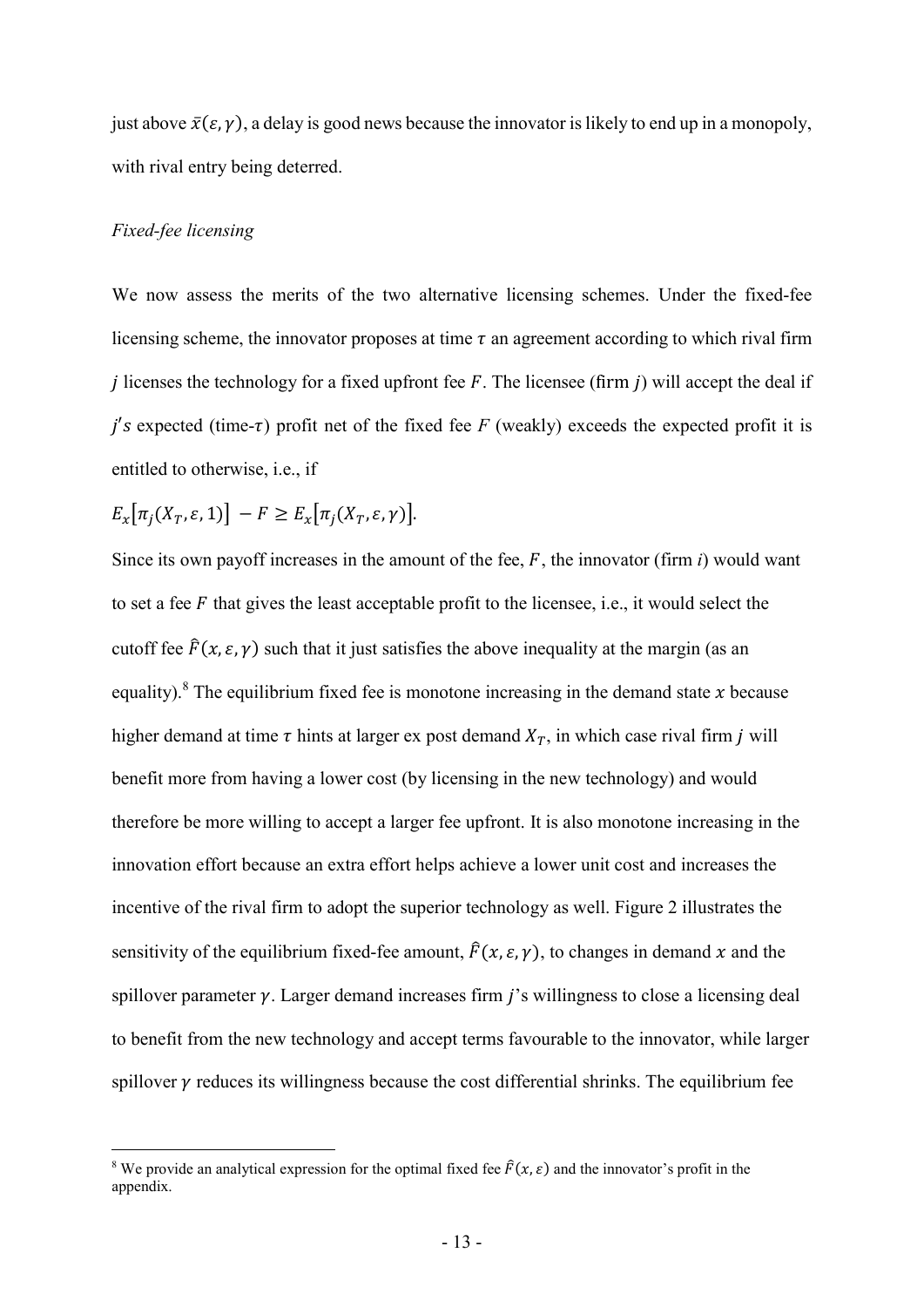amount  $\hat{F}(x, \varepsilon, \gamma)$  decreases with  $\gamma$  and vanishes if rival firm *j* can perfectly free-ride ( $\gamma \rightarrow$ 1).<sup>9</sup> Demand volatility and delay time h have limited effects on the equilibrium fixed-fee amount because  $j$  's willingness to pay to access a superior technology drives more the equilibrium fixed fee than the (probability) distribution of future demand.



Figure 2: Equilibrium fixed fee amount  $\hat{F}(x, \varepsilon, \gamma)$  depending on demand x and spillover parameter v. Parameter values:  $c = 2$ ,  $b = 0.5$ ,  $\sigma = 0.25$ ,  $\mu = 0.0$ ,  $h = 0.5$  and  $\varepsilon = 0.5$ .

The innovator's expected (time- $\tau$ ) profit if it licenses under the fixed-fee scheme comprises the expected profit obtained when the two firms exploit the same superior technology and the equilibrium fixed fee amount  $\hat{F}$ . Because contracting is costly, at a lumpsum contracting fee  $\beta$ , innovator/licensor firm *i*'s expected profit is

$$
\Phi(x,\varepsilon,\gamma) \equiv E_x[\pi_i(X_T,\varepsilon,1)] + \hat{F}(x,\varepsilon,\gamma) - \beta.
$$

Demand volatility is senn to have a depressing effect on the innovator's expected profit, primarily driven by the negative impact on  $E_x[\pi_i(X_T, \varepsilon, 1)]$ .

<sup>&</sup>lt;sup>9</sup> We could also observe that the equilibrium fixed fee declines more sharply in  $\gamma$  when the innovative effort  $\varepsilon$  is greater. This is because, for a given  $\gamma$ , the reduction in j's unit cost is larger if i's effort is greater, with  $e^{-\gamma \varepsilon_1}$  <  $e^{-\gamma \varepsilon_2}$  if  $\varepsilon_1 < \varepsilon_2$ . This reduces j's willingness to pay to access a superior technology as the differential shrinks.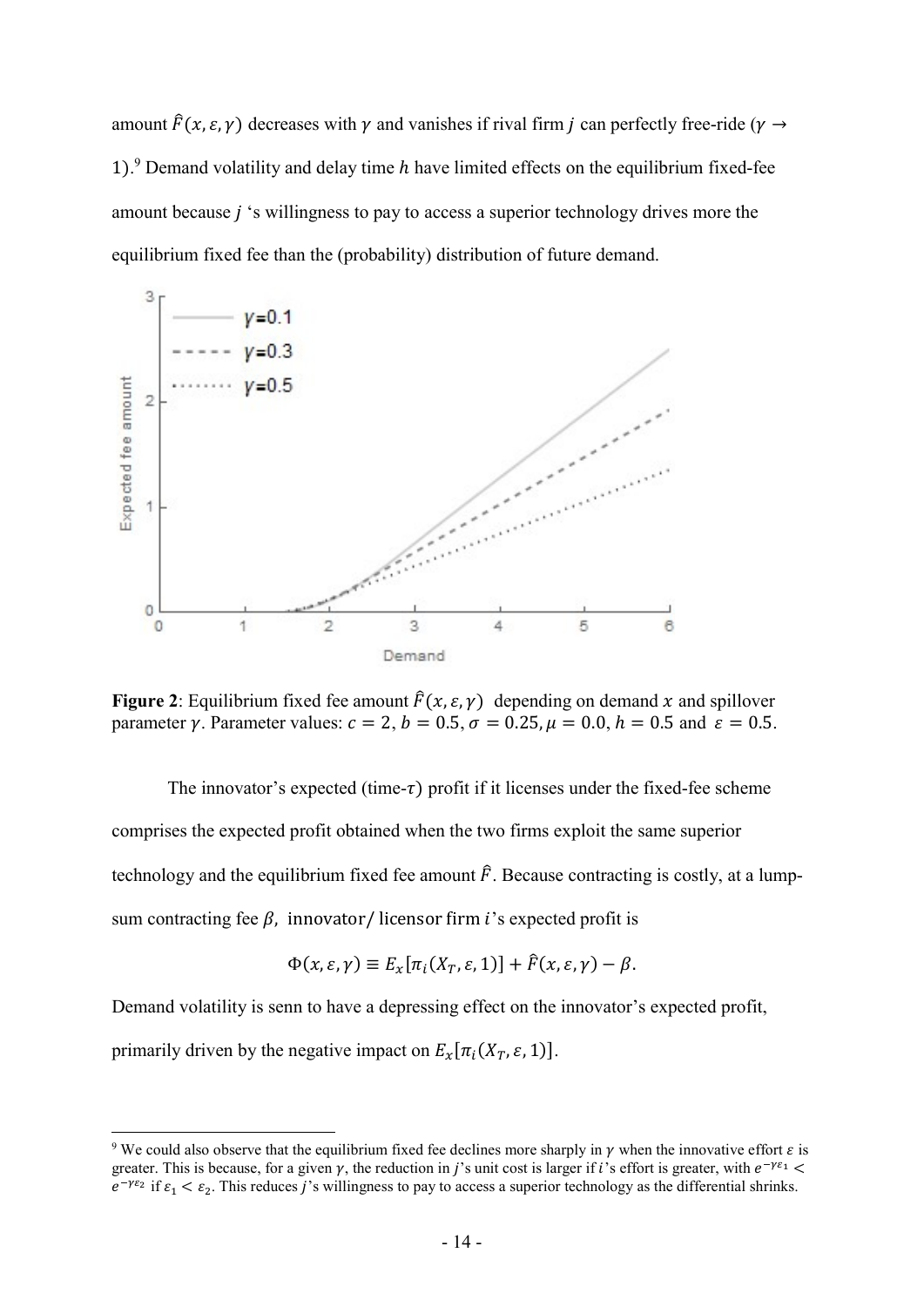#### Royalty rate scheme

Under the royalty rate scheme, the innovator/licensor (firm  $i$ ) will receive from the licensee (firm  $j$ ) royalties proportional to the output, at a rate of  $R$ . This means that the licensee's (firm j's) unit cost now becomes  $ce^{-\varepsilon} + R$ .<sup>10</sup> The royalty rate, R, can thus be viewed as an additional per unit "tax," which reduces firm  $j$ 's gross profit margin. Therefore, the royalty rate  $R$  implies higher unit cost ex post for the licensee (vs. the fixed-fee scheme) but involves no commitment to a fixed payment, while the fixed-fee scheme implies a lower unit cost (vs. the royalty scheme) with rivals being on an equal footing, but an upfront commitment to a fixed payment. We want to determine the equilibrium royalty rate,  $\hat{R}$ , the innovator would set at time  $\tau$ , prior to product-market competition.

In this case the rival's entry will be deterred (ex post) if  $p_M(x, \varepsilon) \leq ce^{-\varepsilon} + R$ , where  $p_M(x, \varepsilon) = [x + ce^{-\varepsilon}]/2$ , occurring if  $x \leq c_i(\varepsilon) + 2R$ . Thus under the royalty-payment scheme (with a given royalty rate  $R$ ), firm  $j$ 's ex-post profit is given by

$$
\hat{\pi}_j(x,\varepsilon,R) = \begin{cases}\n0, & x \le c_i(\varepsilon) + 2R \\
\frac{(x - c_i(\varepsilon) - 2R)^2}{9b}, & x > c_i(\varepsilon) + 2R,\n\end{cases}\n\tag{7}
$$

The innovator-licensor's ex-post profit then is

-

$$
\hat{\pi}_i(x, \varepsilon, R) = \begin{cases}\n0, & x < c_i(\varepsilon) \\
\frac{[x - c_i(\varepsilon)]^2}{4b}, & c_i(\varepsilon) \le x < c_i(\varepsilon) + 2R \\
\frac{[x - c_i(\varepsilon) + R]^2}{9b} + R\hat{q}_j(x, R), & x \ge c_i(\varepsilon) + 2R.\n\end{cases}
$$
\n(8)

In the above,  $\hat{q}_i(x, R) \equiv [x - c_i(\varepsilon) - 2R]/3b$  is firm j's Cournot output when the per-unit royalty fee is set at  $R$ . If the innovator (firm  $i$ ) were to maximize its Cournot duopoly profit ex post, regardless of whether firm j would be willing to participate in a licensing deal or not, it would charge the licensee at the "monopoly price:"

 $10$  In practice, royalty rates are often set as a share of revenues. Here, we assume it is a set amount per unit of output.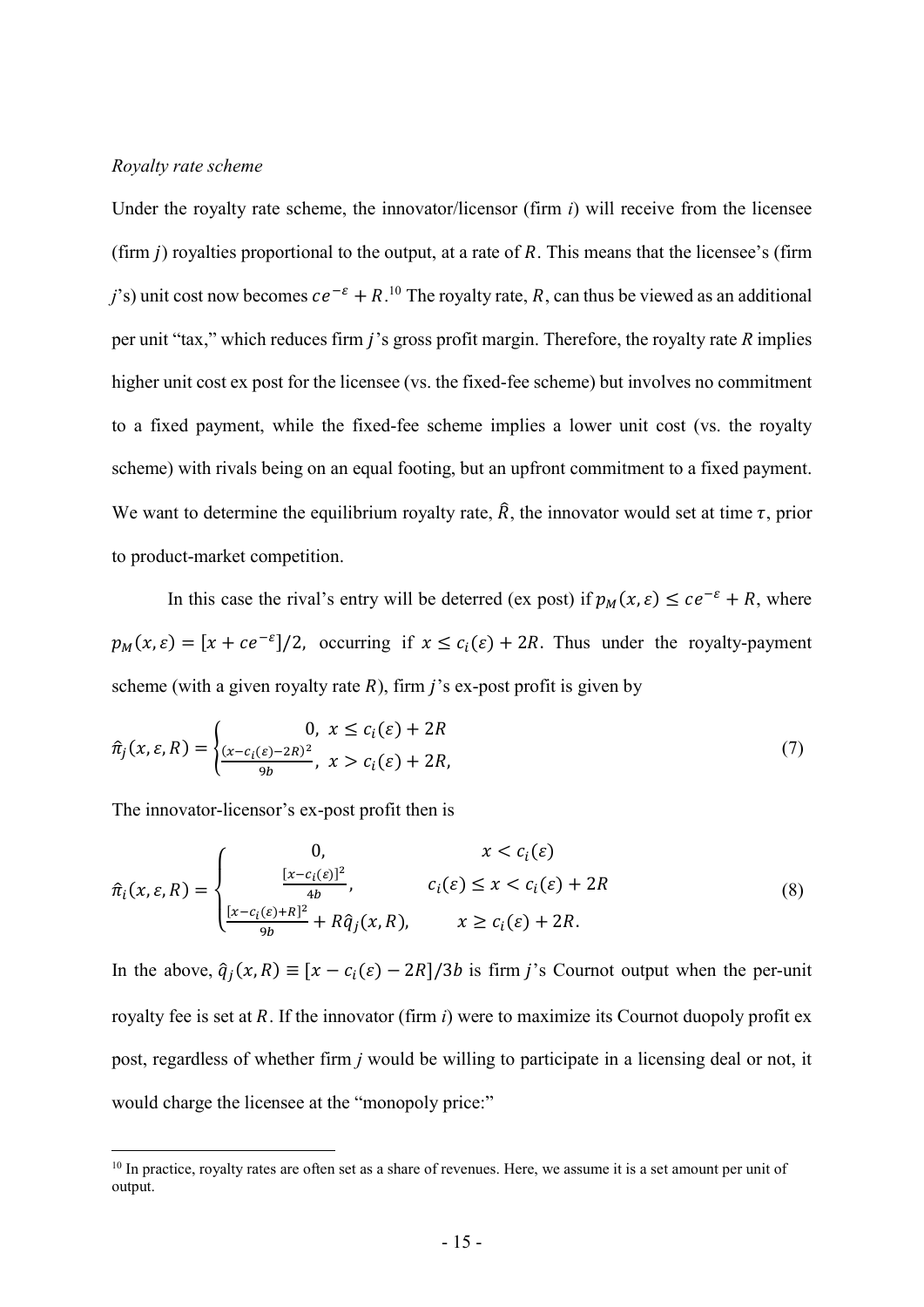$$
R_M(x) = \frac{x - c_i(\varepsilon)}{2}.
$$

-

If the innovator were to enforce such a royalty rate, the licensee would not make a profit [as confirmed from substituting  $R_M(x)$  in equation (7)]. The innovator is therefore not likely to offer such a proposal to firm *j* because the latter would be better off not to agree to this licensing contract and instead compete heads-on, benefitting from spillovers, and earning  $\pi_i(x, \varepsilon, \gamma)$  as per equation (4).

Firm *j* may accept the innovator's proposed licensing contract (at time  $\tau$ ) if the expected profit under the royalty scheme (weakly) exceeds the expected profit obtained otherwise, i.e., if

$$
E_x[\hat{\pi}_j(X_T, \varepsilon, R)] \ge E_x[\pi_j(X_T, \varepsilon, \gamma)].
$$

Firm *i* thus gains from participating in the licensing deal if the royalty rate per unit of output given is below a specified threshold,  $R \le R_M(\bar{x}(\varepsilon, \gamma))$ . Because the innovator's profit increases in the royalty rate, it will prefer to set  $R$  at the maximum acceptable level, with the equilibrium royalty rate thus being

$$
\hat{R}(\varepsilon,\gamma) \equiv R_M(\bar{x}(\varepsilon,\gamma)) = c[e^{(1-\gamma)\varepsilon}-1].
$$

Interestingly, the equilibrium royalty rate does not depend on the demand state  $x$  at time  $\tau$ because whether rival firm  $j$  actually pays out royalties to the innovator is dependent on future demand (not current demand  $x$ ), while the equilibrium royalty rate is fixed contractually.<sup>11</sup>

The equilibrium royalty rate increases with the innovative effort  $\epsilon (\partial \hat{R}/\partial \epsilon > 0)$ , but decreases in the level of spillovers  $(\partial \hat{R}/\partial \gamma < 0)$ . Because  $c_i(\varepsilon) + 2R_M(\bar{x}(\varepsilon, \gamma)) = \bar{x}(\varepsilon, \gamma),$ 

<sup>&</sup>lt;sup>11</sup> By construction, we considered a fixed royalty rate and not a scheme allowing for a rate depending on the actual output or revenues.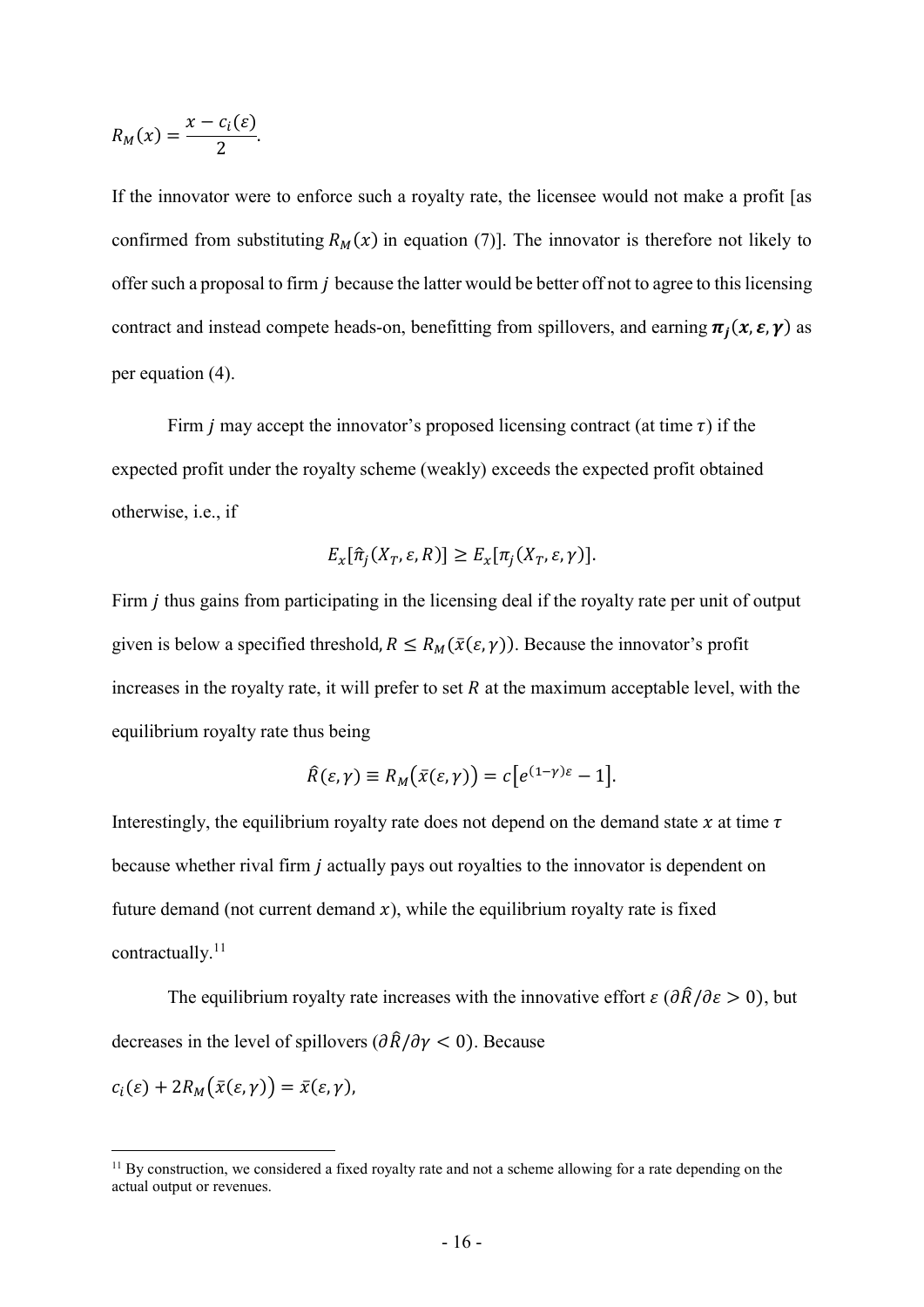the decision to agree to the licensing terms does not lower (firm  $j$ 's) entry barrier, nor does it improve its profit because

$$
\hat{\pi}_j\left(x,\varepsilon,\widehat{R}(\varepsilon,\gamma)\right)=\pi_j(x,\varepsilon,\gamma).
$$

This is because, under the royalty-rate scheme, the innovator sets the royalty rate,  $R_M(\bar{x}(\varepsilon, \gamma))$ , with a view to extract the full benefit (future cost savings) of its superior innovation from the licensee, who is just indifferent between accepting the licensing terms or not.

The innovator's (optimal) profit given the above equilibrium royalty scheme is obtained by substituting  $R_M(\bar{x}(\varepsilon, \gamma))$  for R in the expression for the innovator's profit in equation  $(8)$ . In contrast to firm *j*, the innovator is not indifferent whether firm *j* agrees to license or not. If the firms agree on the licensing terms, the innovator will receive a royalty payment contingent on its rival's output. The above ignores the notion of fairness shown in some experiments (e.g., Camerer and Thaler, 1995).

#### Optimal licensing strategy of the innovator

The strategy choice at time  $\tau$  amounts to a coopetition situation where the innovator either chooses to be competitive/aggressive with the rival by keeping its superior technology proprietary or to be cooperative/accommodating, sharing the benefits of its superior patented technology with its rival. Figure 3 summarizes the expected profits arising for each of the three alternate strategic choices as a function of demand x for a given volatility level  $\sigma = 0.25$ : (i) the innovator keeps the technology proprietary for its own exploitation; (ii) licenses it out to its rival for a fixed-fee payment  $F$  or (iii) licenses it for a royalty rate  $R$ .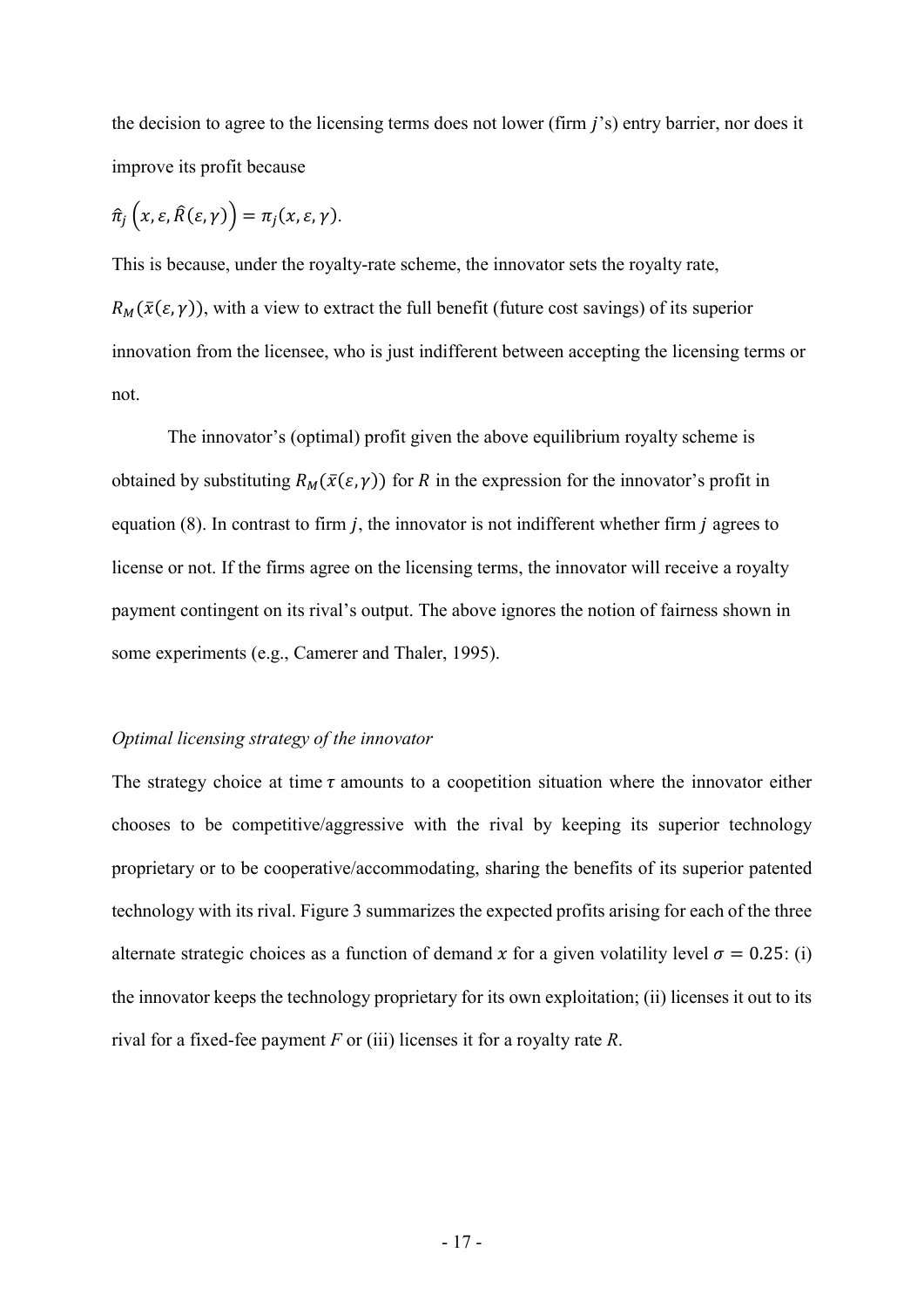

Figure 3: Expected profit as at time  $\tau$  (as a function of demand) for distinct strategic stances. Parameter values:  $c = 2$ ,  $b = 0.5$ ,  $\mu = 0.0$ ,  $h = 0.5$ ,  $\varepsilon = 0.5$ ,  $\sigma = 0.25$ ,  $\beta = B = 1$ , and  $\gamma =$ 0.3

Recall that the innovator also incurs a one-time contracting cost  $(\beta)$  if both parties agree on any licensing agreement, as well as monitoring costs  $(B)$  under the royalty scheme as the innovator wants to verify revenues/output reporting.

If demand is low, i.e., below  $x_1(0.25)$ , the rival is not likely to enter the market (with the old technology) nor willing to pay a substantial compensation to license the new technology. Because the innovator would pay a transaction cost due to contracting fees  $\beta$  if it agrees to license out the technology, it is better off keeping a proprietary wait-and-see stance. At intermediate demand, i.e., between  $x_1(0.25)$  and  $x_2(0.25)$ , as the rival becomes more likely to enter (even with the old technology), it is more willing to agree to licensing terms which are favourable to the licensor. The innovator is better off adopting an accommodating stance (with monetary compensation) than entering cut-throat competition with the rival (the licensor is able to recoup the transaction cost  $\beta$ ). The innovator's expected profit from a royalty licensing scheme grows at a larger rate than the expected profit from fixed-fee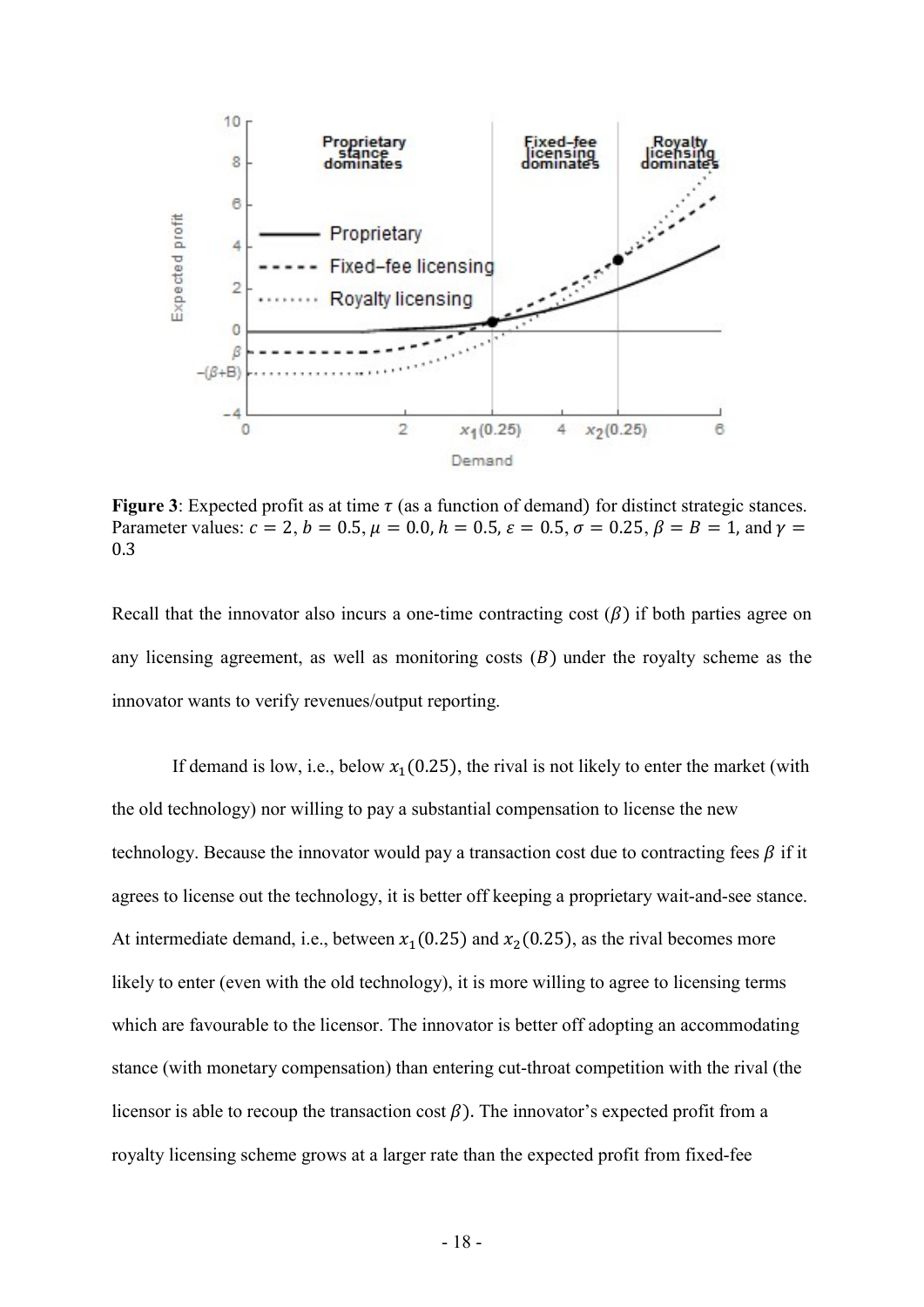licensing because the innovator benefits more from the upside in case of royalty licensing (with total compensation being convex increasing in demand). Yet, because the innovator has to ensure the licensee reports truthfully its output/revenue figures, with unit monitoring costs ܤ, the curve in Figure 3 for the expected profit under royalty licensing starts at a lower level. At some point,  $x_2(0.25)$ , royalty licensing dominates, with the innovator optimally adopting this strategic choice.

Figure 4 illustrates how the initial demand state x and demand volatility  $\sigma$  influence the innovator's licensing decisions. As demand volatility  $\sigma$  increases, the upside from royalty licensing becomes riskier, with the range of demand values for which the innovator prefers fixed-fee licensing widening. For low initial demand  $x$ , a proprietary stance dominates because the compensation the innovator would receive under the licensing agreement would not sufficiently cover for the contracting and monitoring costs. As demand volatility  $\sigma$  rises, the innovator has a somewhat greater incentive to maintain a wait-and-see approach, though the effect is very limited. For intermediate demand  $x$ , fixed-fee licensing is preferred, especially when volatility is higher as the fixed fee is hardly sensitive to market uncertainty, while the upside from royalty compensation is negatively impacted by demand uncertainty. For a high degree of spillovers, e.g.,  $\gamma = 0.5$ , fixed-fee licensing is preferable if demand is intermediate, e.g.,  $x \le \bar{x}$ (0.5,0.3), though this is not the case if demand is large, e.g.,, if  $x \ge \bar{x}$ (0.5,0.3). If demand is large ( $x \ge \bar{x}$ (0.5,0.3)) and spillover effects are very high ( $\gamma = 0.5$ ), the rival's expected profit gain from licensing (influencing the cutoff fixed-fee amount)is reduced, while for the royalty rate it is fixed.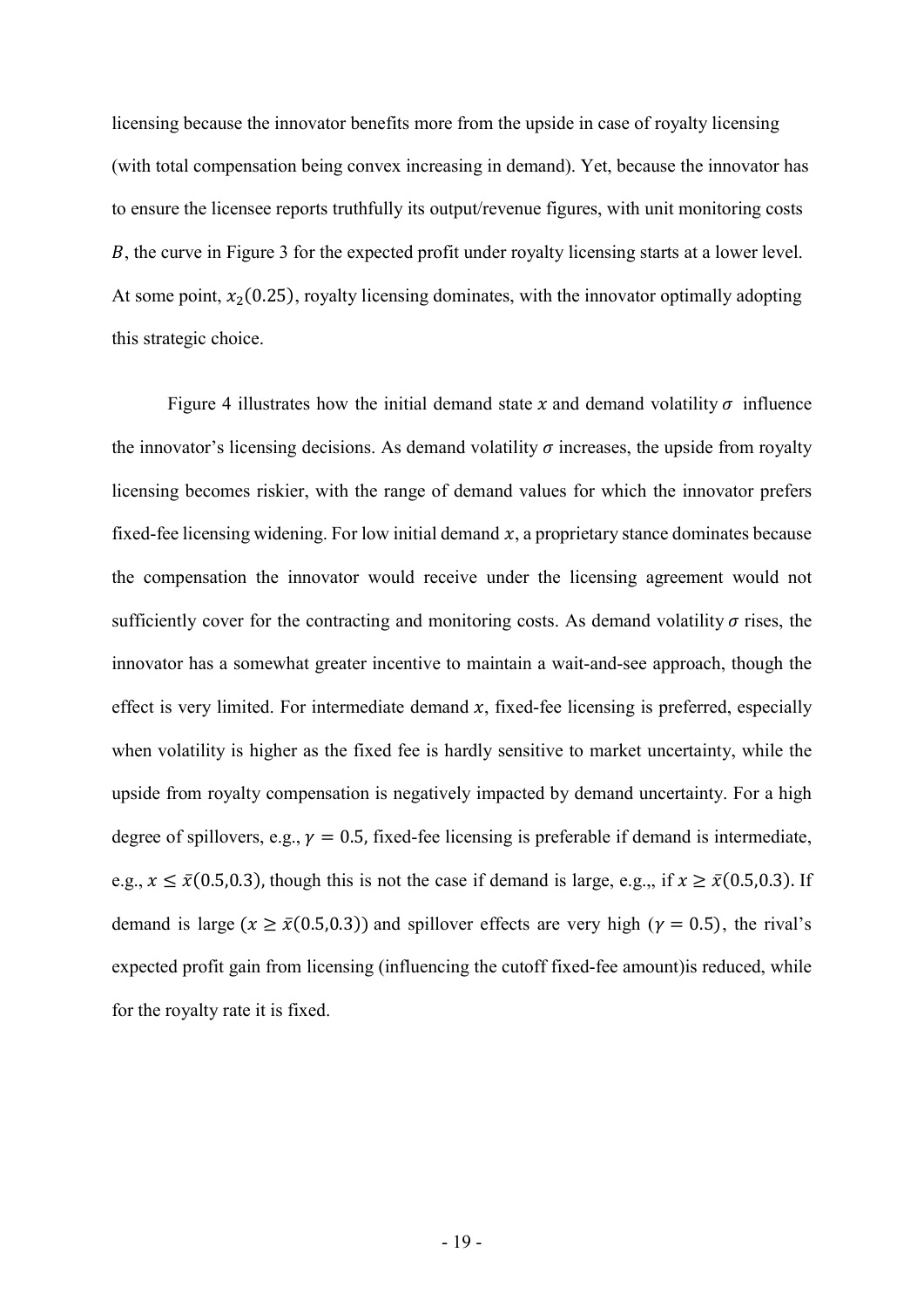

Figure 4: Dependence of the innovator's licensing decision on (time  $\tau$ ) demand x and demand volatility  $\sigma$ . Parameter values:  $c = 2$ ,  $b = 0.5$ ,  $\mu = 0.0$ ,  $h = .5$ ,  $\varepsilon = 0.5$  and  $\gamma =$ 0.3

The above result differs from Kamien arnd Tauman (1986) who find – under deterministic conditions – that licensing by means of a fixed fee is always preferable for an innovator. Our more nuanced result that shifts the balance more in favor of the royalty rate scheme here under high initial demand  $x$  partly stems from the innovator competing in the product market and the royalty rate licensing giving an increased cost advantage to the innovator through the royalty payment acting as an additional marginal cost ("tax") for the licensee. This extra marginal cost advantage for the innovator (at the disadvantage of the licensee) is not present under fixed-fee licensing. We assume the innovator follows the above optimal licensing strategy and turn to determining the innovator's optimal innovation effort.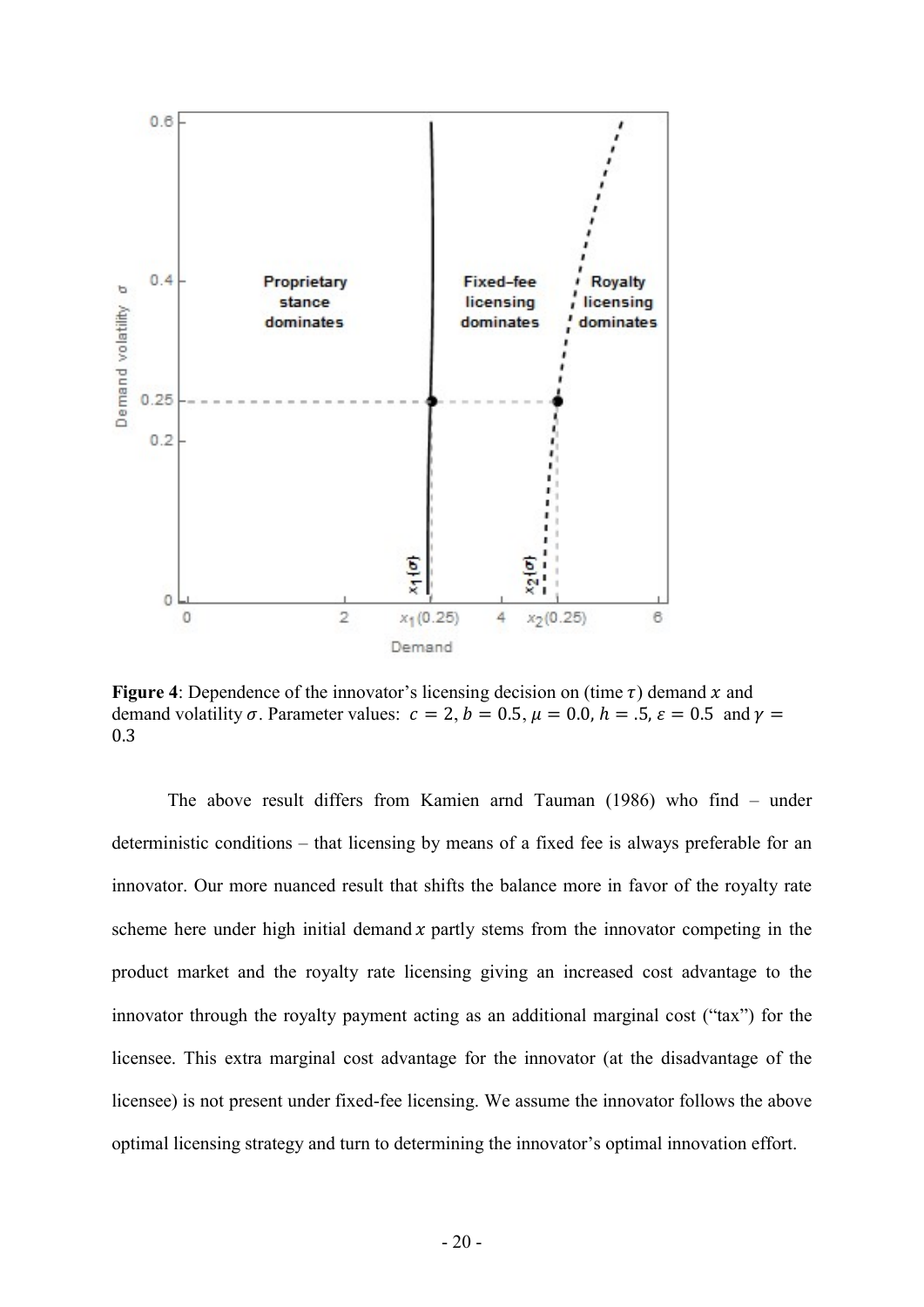## 5. Optimal innovation effort

Several drivers can be seen to affect the innovator's optimal effort, including the degree of spillovers  $(\gamma)$  and demand volatility  $(\sigma)$ . We obtained closed-form expressions for the expected profits under each of the above strategies and determined the optimal licensing strategy that maximizes the innovator's expected payoff from time  $\tau$  onwards. To obtain the innovator's expected value at time  $t = 0$ , we then calculate the (weighted average) time– $\tau$  optimal profits, net of the costs incurred to exert an innovative effort. We then determine numerically the effort level  $\varepsilon$  that maximizes the net present value of the process innovation investment. The optimal innovation effort embeds the contingent optimal licensing decision at time  $\tau$ , involving a proprietary stance conditional on low demand, fixed-fee patenting at intermediate demand, and royalty licensing conditional on high demand (as seen in Figures 3 and 4).

 Figure 5 Panel A illustrates how the incentive to pursue a cost-reducing process innovation (the optimal innovation effort  $\varepsilon^*$ ) varies as a function of demand x for three distinct levels of spillovers  $\gamma$ . First, higher demand encourages the innovator to exert more innovation effort because the profit function is convex in the state of demand  $x$ . For large demand, as expected, the innovator invests less in innovation if spillovers are high. For intermediate demand, however, the innovator may invest more in R&D, albeit the innovation also benefits the rival though high spillovers. Overall, however, the effect of spillovers on the optimal innovation effort is relatively limited, with the current (time-0) state of demand being the main driver.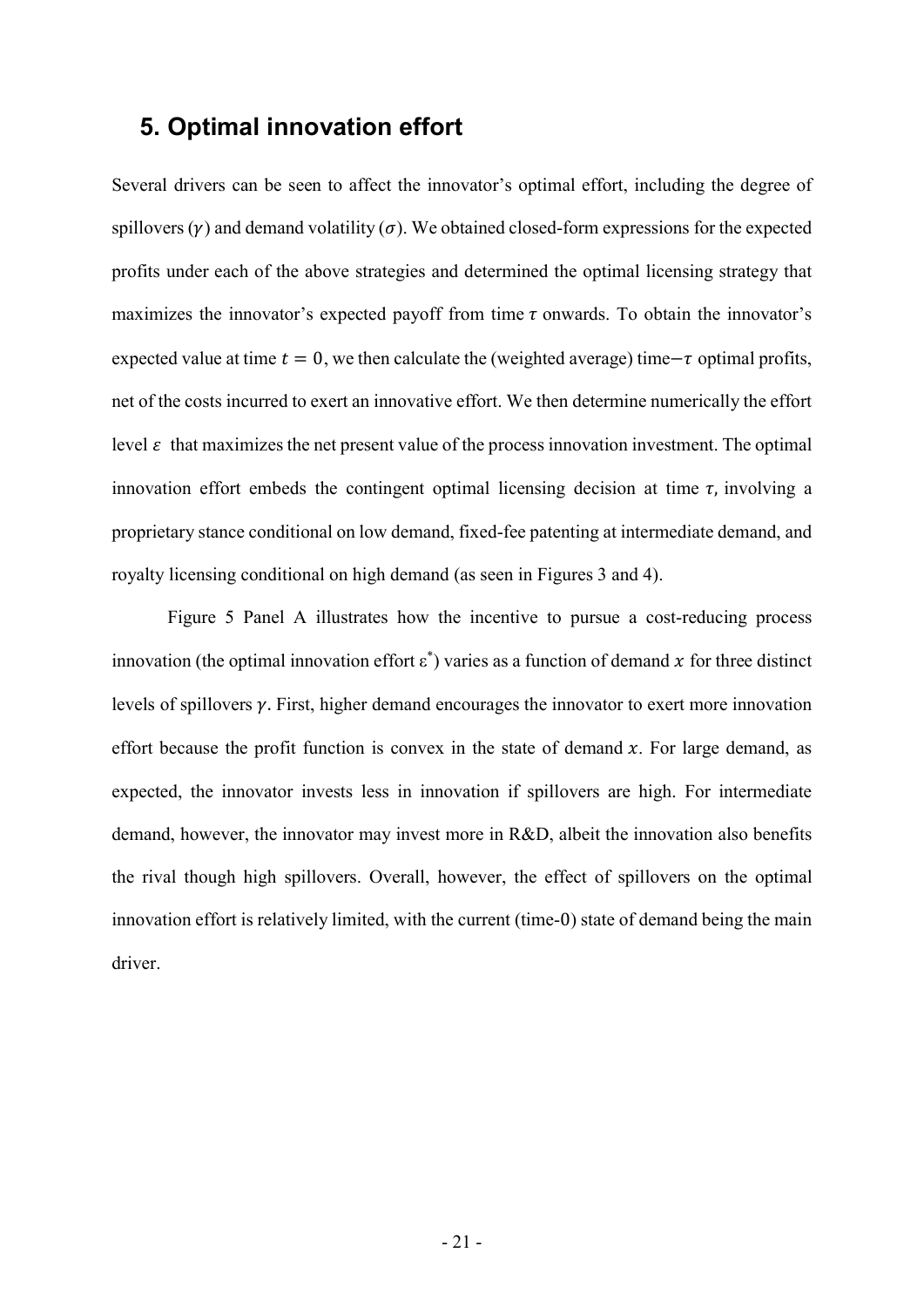

Figure 5 Panel A: Innovator's optimal innovation effort as a function of demand state  $x$  for different degrees of spillover  $\gamma$ . Parameter values:  $c = 2$ ,  $b = 0.5$ ,  $\mu = 0.0$ ,  $h = 0.5$ ,  $\tau = 2$ ,  $k = 3, \sigma = 0.25, \beta = B = 1.$ 

Figure 5 Panel B illustrates the innovator's optimal innovation effort  $(\varepsilon^*)$  as a function of time-0 demand x for three distinct levels of demand volatility (σ). The (deterministic) case with  $\sigma$ negligible is an upper bound for the optimal innovation effort but only in the case of large demand (here,  $x \ge 3.4$ ). At intermediate initial demand  $x$  (2 <  $x$  < 3.4), higher demand uncertainty  $\sigma$  encourages more innovation effort as competitive entry is more likely and the innovator wants to build up stronger competitive advantage that has the ability to preempt the rival if it chooses to follow an aggressive strategy (or extract higher rents in case of collaboration via licensing). When demand is moderate-to-large, however, volatility may depress the incentive to invest in innovation (the pre-emption incentive is less significant). Ignoring the presence and impact of demand volatility and spillover effects in a traditional deterministic analysis of market entry and patent licensing may cause significant misinvestment in R&D and innovation.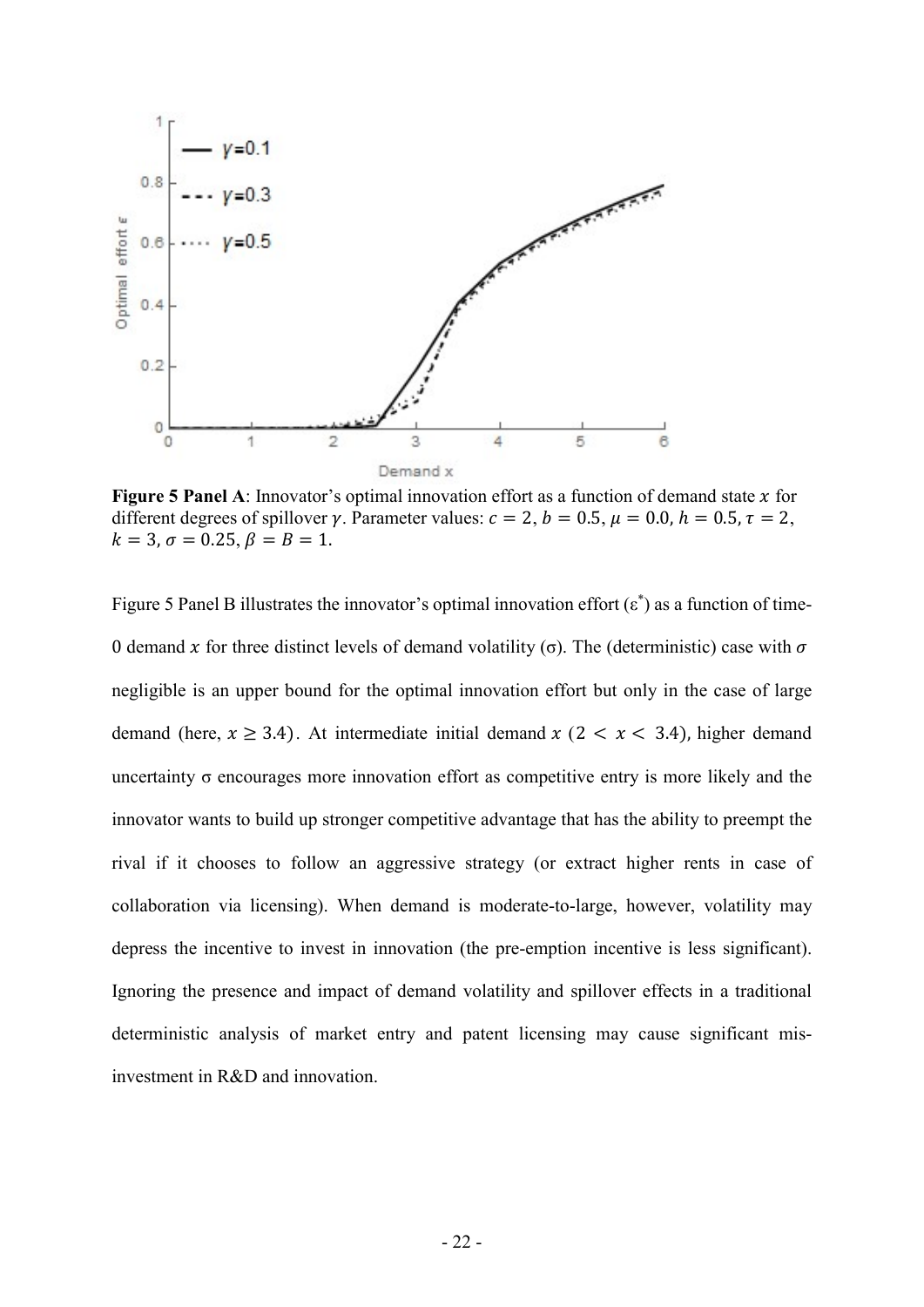

Figure 5 Panel B: Innovator's optimal innovation effort as a function of demand state  $x$  for different degree of demand volatility  $\sigma$ . Parameter values:  $c = 2$ ,  $b = 0.5$ ,  $\mu = 0.0$ ,  $h = 0.5$ ,  $\tau = 2, k = 3, \gamma = 0.3, \beta = B = 1.$ 

## 6. Conclusions

A technological process innovation that lowers future production costs enables an innovator to raise entry barriers protecting against rivals, absent significant spillover effects. Yet, rival entry cannot always be blockaded as a rival might enter if the appropriation regime is imperfect and demand is sufficiently large and uncertain. Licensing out a new technology to a rival helps the innovator compensate for its initial innovation efforts and investment in the event a rival enters. We here focus on the role of spillover effects and of demand uncertainty and their impact on the innovator's effort and incentive to invest in process innovation and the type of licensing fee structure that is optimal. Innovation investment has strategic value because it creates more favorable conditions for the innovator in the product-market stage, moderated by spillover effects and demand uncertainty. Innovators typically protect their intellectual property since rival imitation and spillover effects can be detrimental. A key dilemma facing the innovator is whether it should pursue a proprietary strategy and keep the superior patented technology for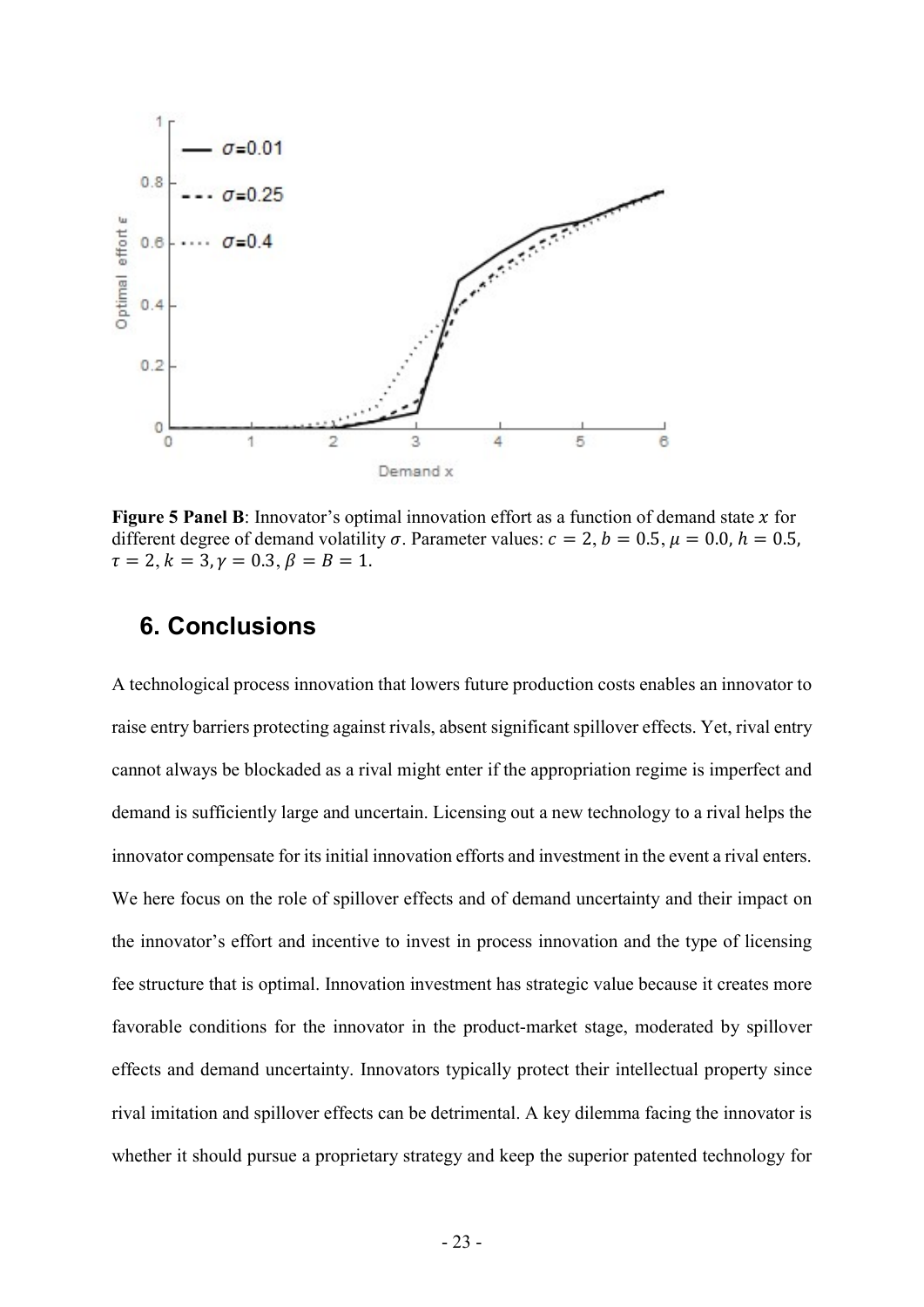own exploitation, attempting to blockade rival entry, or whether to follow an accommodating/shared strategy of collaborating with the rival by licensing out its technology, and under what conditions and fee structure terms to license.

We examine the innovation effort and conditions under which scheme the innovator should license the new technology when facing spillover effects under demand uncertainty. Depending on demand conditions and the degree of spillovers and whether entry is deterred or accommodated the innovator may be better off keeping the technology for itself (proprietary) or collaborating and sharing its patented technology with the rival, for a commensurate fixedfee or royalty-rate compensation. We find that in a low region of initial demand when entry is deterred (which is endogenously driven by the innovation effort as well as demand conditions) the patent holder will rationally choose not to license out its superior technology, pursuing a proprietary strategy to blockade rival entry and earn higher monopoly profits based on proprietary advantage. When the demand is sufficiently large such that the innovator cannot blockade rival entry, it will prefer to follow a more collaborative, accommodating stance, sharing the innovation benefits with the rival via licensing out its technology for appropriate compensation. Among the two main alternative licensing schemes, we find the fixed-fee licensing scheme is preferable at intermediate states of demand, while the royalty-scheme upon which the innovator also benefits more from the upside is preferred for large demand. The innovator can set an equilibrium licensing royalty rate to extract the largest cost benefits of the innovation at the expense of the licensee, while keeping the costs marginally bearable for the licensee. This result contrasts with the main result in Kamien and Tauman (1986) that always favors a fixed-fee payment in a deterministic setting. Under demand uncertainty the innovation effort in conjunction with a collaborative strategy can change the industry structure (beyond its direct impact through cost savings) and enable the innovator to extract most benefit from its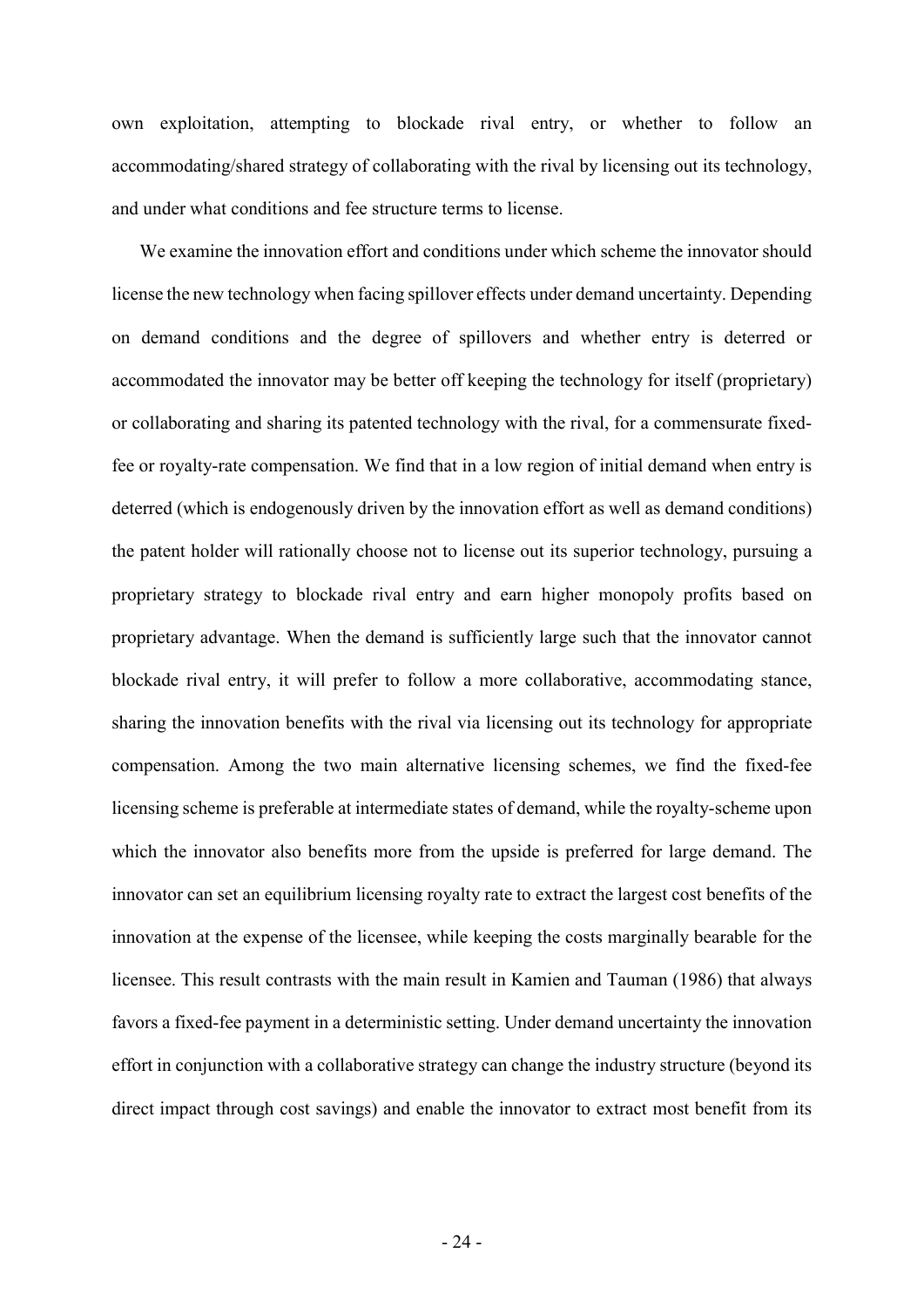innovation effort while bypassing spillover losses from an imperfect appropriation regime through an optimal licensing design.

In this paper we endogenize the choices concerning (i) whether to pursue a proprietary strategy to innovation exploitation or an accommodating (shared or collaborative) licensing strategy; (ii) whether to follow the royalty rate or fixed-fee payment scheme in case of a decision to license out the technology and, (iii) examine the role and impact of spillover effects and demand uncertainty on the ex-ante decision how much (effort) to invest in the innovation process. We find that the optimal innovation effort increases in the state of demand  $x$  and is moderated by the degree of spillover effects and demand uncertainty. Whether spillovers or demand volatility have a negative or positive effect on the innovation effort depends on the state of initial demand. When demand is moderate-to-large, volatility may depress the incentive to invest in innovation, while volatility may increase the optimal effort when demand is intermediate. We conclude that ignoring the role of spillover effects and the impact of demand uncertainty when pursuing a traditional deterministic analysis of patent licensing could cause significant valuation errors and under/overinvestment in technological process innovation decisions.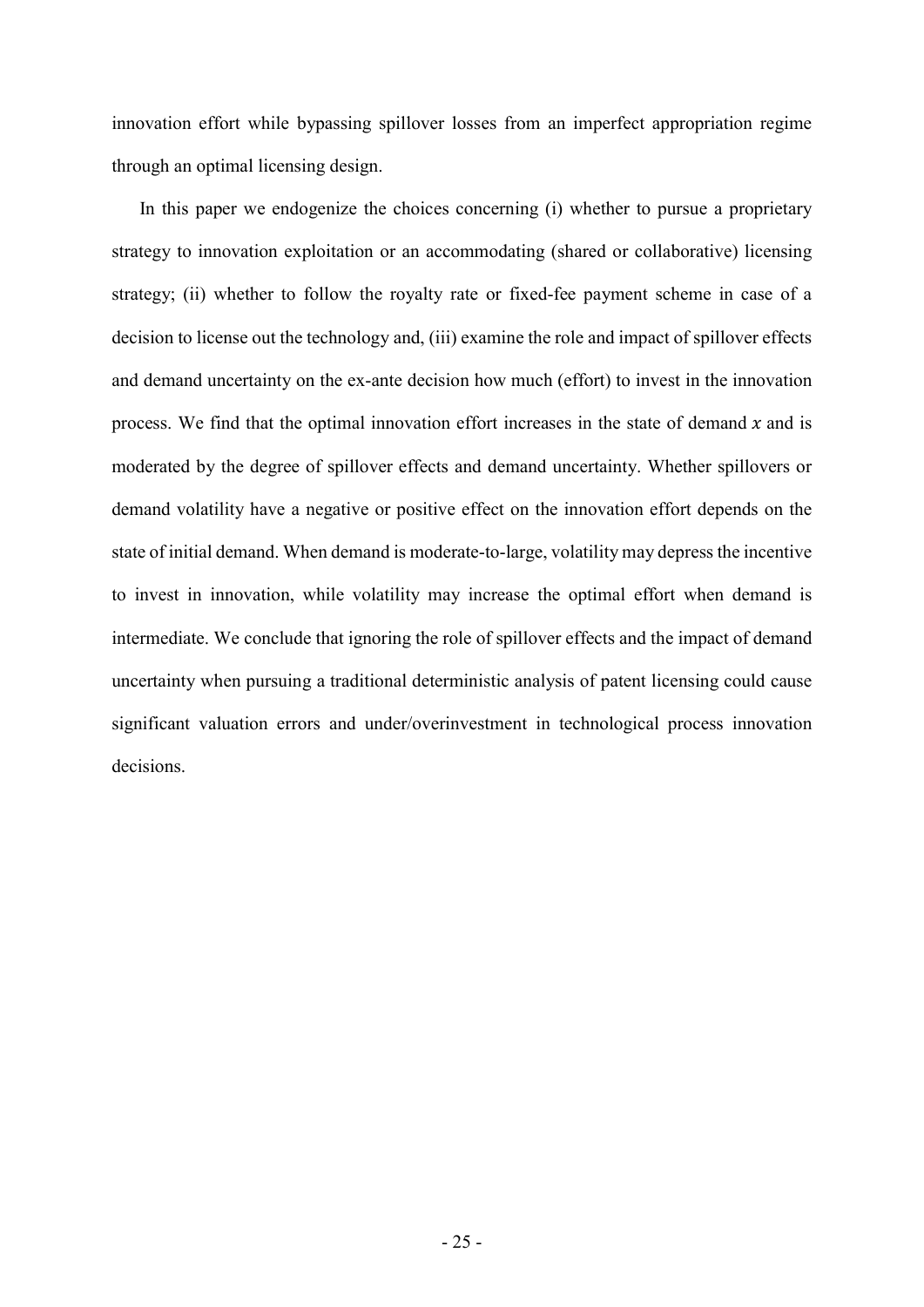#### **References**

Ananda BN, Khanna T. 2000. The structure of licensing contracts. Journal of Industrial Econ 48(1): 103-135.

Ang SH. 2008. Competitive intensity and collaboration. Strategic Management Journal 29: 1057-1075.

Arora A, Fosfuri A, Gambardella A. 2001. Markets for technology and their implications for corporate strategy. Industrial and Corporate Change 10(2): 419-451.

Arora A, Fosfuri A. 2003. Licensing the market for technology. Journal of Economic Behavior and Organization 52: 277-295.

Arora A, Ceccagnoli M. 2006. Patent protection, complementary assets and firm's incentives for technology licensing. Management Science 52: 293-308.

Arrow K. 1962. Economic welfare and the allocation of resources for invention, in The Rate and Direction of Incentive Activity, Nelson RR (ed). Princeton University Press: Princeton, NJ.

Barney JB. 1986. Types of competition and the theory of strategy: Toward an integrative framework. Academy of Management Review 11(4): 791-800.

Camerer, Colin, and Richard H. Thaler. 1995. Anomalies: Ultimatums, dictators and manners. Journal of Economic Perspectives 9.2: 209-219.

Ceccagnoli M. 2009. Appropriability, preemption, and firm performance. Strategic Management Journal 30: 81-98.

Chevalier-Roignant B, Trigeorgis L. 2011. Competitive Strategy: Options and Games. MIT Press, Cambridge, MA.

Chi TI. 2000. Option to acquire or divest a JV. Strategic Management Journal 21(6): 665-687.

Davis L. 2008. Licensing strategies of the new IP vendors. California Management Review  $50(2): 6-30.$ 

Folta TB, O'Brien JP. 2004. Entry in the presence of dueling options. Strategic Management Journal 25: 121–138.

Fosfuri A. 2006. The licensing dilemma. Strategic Management Journal 27(12): 1141-1158.

Gallini NT. 1984. Deterrence through market sharing. American Economic Review 74: 931- 941.

Gallini NT, Winter R. 1985. Licensing in the theory of innovation. RAND Journal of Economics 16(2): 237-252.

Goyal M, Netessine S. 2007. Strategic technology choice and capacity investment under demand uncertainty. Management Science 53(2): 192-207.

Hall BH, Ziedonis RH. 2001. The patent paradox revisited. RAND Journal of Economics 32(1): 101-128.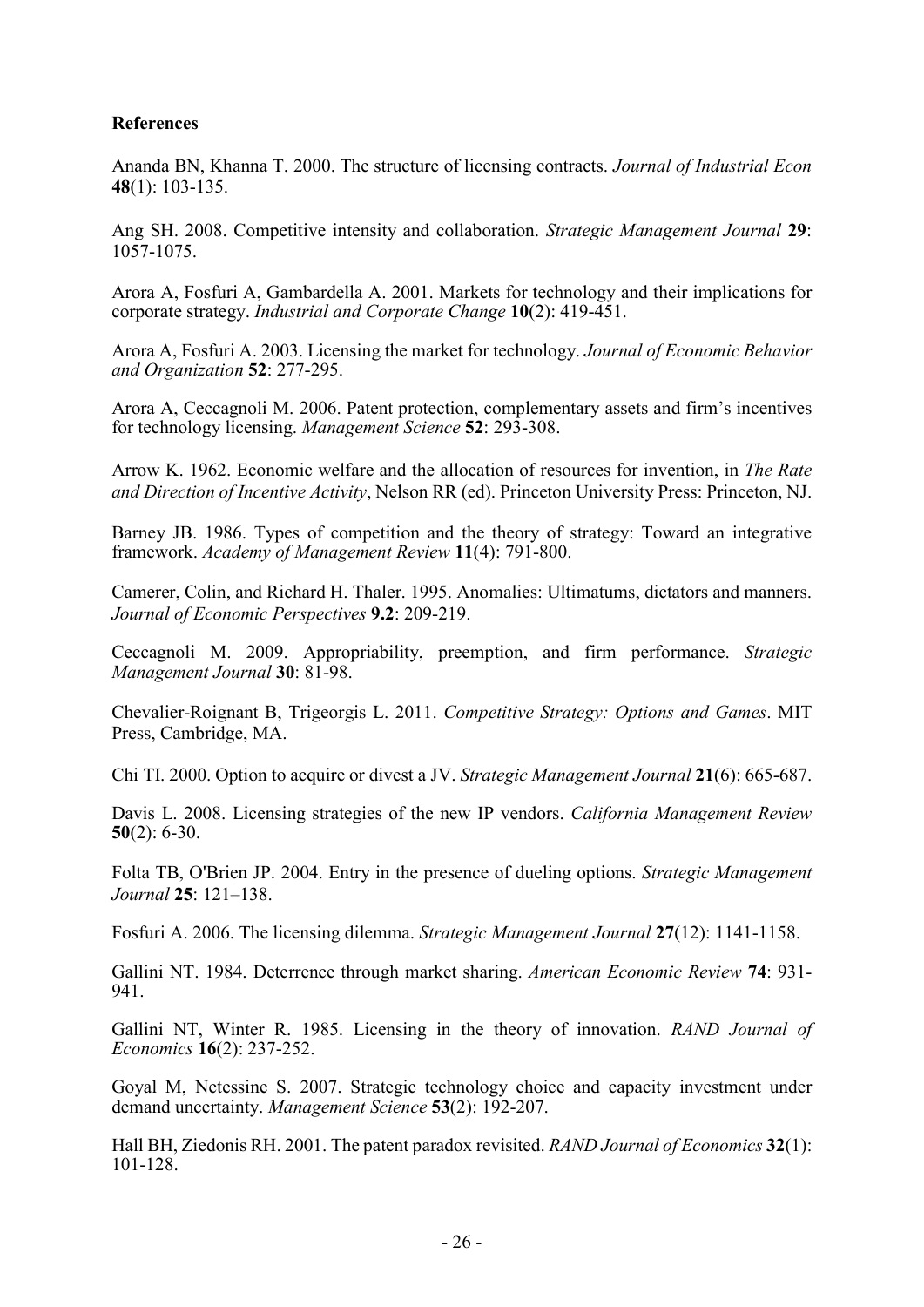Hamel G, Doz YL, Prahalad CK. 1989. Collaborate with your competitors – and win. *Harvard* Business Review 67(1): 133-140.

Hill CWL. 1992. Strategies for exploiting technological innovation. Organization Science 3(3): 428-441.

Hill CWL, Rothaermel FT. 2003. The performance of incumbent firms in the face of radical technological innovation. Academy of Management Review 28(2): 257-274.

Jorde TM, Teece DJ. 1989. Competition and cooperation. California Management Review 31(3): 25-37.

Kamien MI, Tauman Y. 1986. Fees versus royalties and the private value of a patent. Quarterly Journal of Economics 101: 471-493.

Katz ML, Shapiro C. 1985. On the licensing of innovations. RAND Journal of Economics 16: 504-520.

Lado AA, Boyd N, Hanlon SC. 1997. Competition, cooperation, and the search for economic rents. Academy of Management Review 22(1): 110-141.

Marx M, Gans JS, Hsu DH. 2014. Dynamic commercialization strategies for disruptive technologies: evidence from the speech recognition industry. *Management Science*  $60(12)$ : 3103-3123.

Mihm J, Sting FJ, Wang T. On the effectiveness of patenting strategies in innovation races. 2015. Management Science 61(11): 2662-2684.

Perlmutter HV, Heenan DA. 1986. Cooperate to compete. Harvard Business Review 86(2): 136-152.

Reitzig M. 2004. Strategic management of IP. Sloan Management Review (Spring): 35-40.

Reitzig M, Puranam P. 2009. Value appropriation as an organizational capability: the case of IP protection through patents. Strategic Management Journal 30(7): 765-789.

Rumelt R., Schendel D., Teece, D. 1994. Fundamental Issues in Strategy. Harvard Business School. Press: Boston, MA.

Smit, H.T.J, Trigeorgis, L. 2004. Strategic Investment: Real Options and Games. Princeton University Press, Princeton, NJ.

Somaya, D. 2012. Patent strategy and management. Journal of Management 38(4): 1084-1114.

Somaya D, Kim Y., Vonortas N. 2010. Exclusivity in licensing alliances. Strategic Management Journal 32(2): 159–186.

Teece DJ. 1986. Profiting from technological innovation. Research Policy 15: 285-305.

Teece DJ. 2000. Strategies for managing knowledge assets. Long Range Planning 33: 35-54.

Trigeorgis L. 1996. Real Options. The MIT Press: Cambridge, MA.